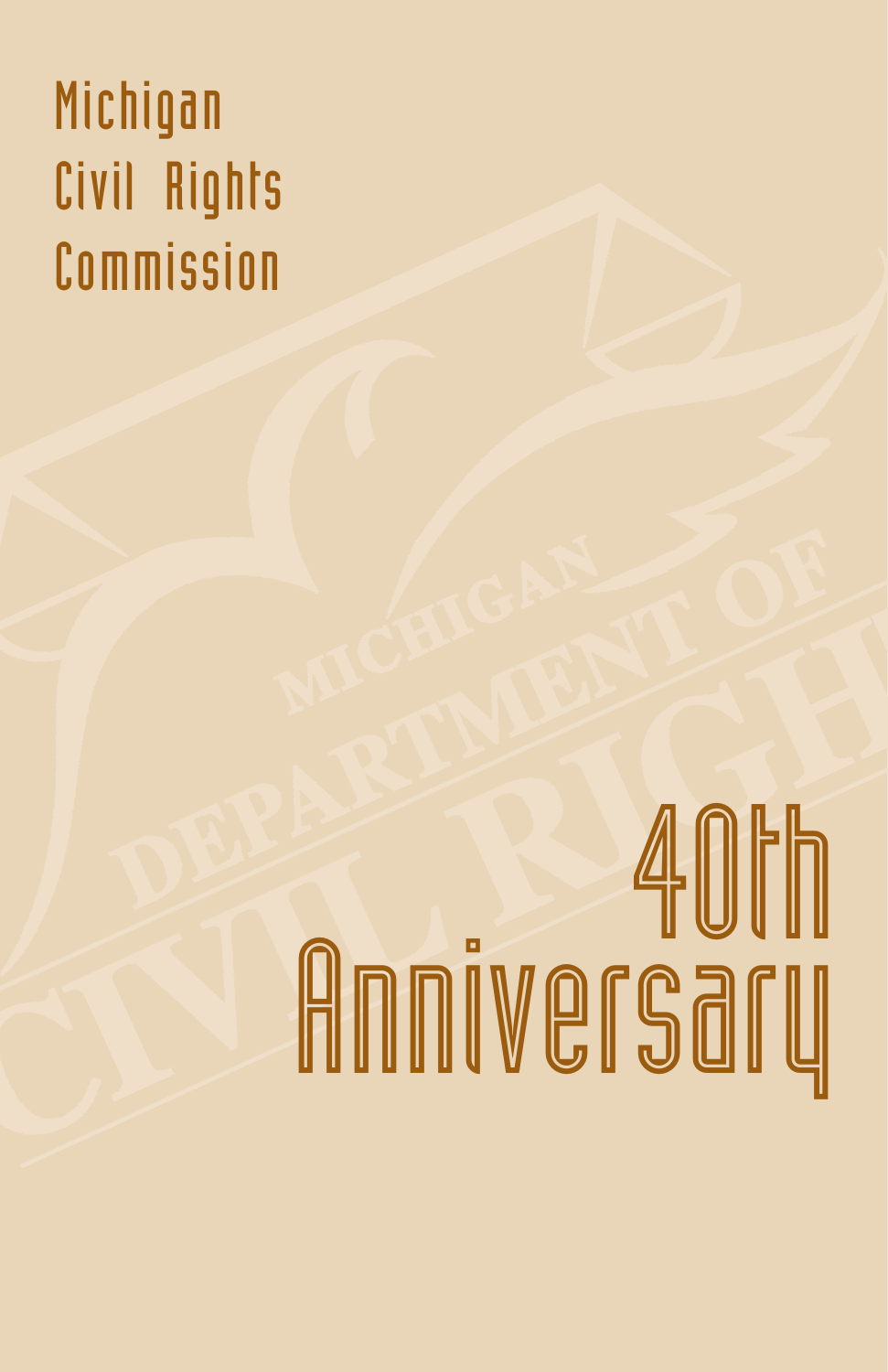# **About the Michigan Civil Rights Commission**

The Michigan Civil Rights Commission (MCRC) was created by the Michigan Constitution of 1963, as a bipartisan, eight member body appointed by the governor for alternating terms of four years. It is the duty of the Commission, in a manner prescribed by law, to investigate alleged discrimination against any person in the enjoyment of the civil rights guaranteed by law and the constitution, and to secure the equal protection of such civil rights without such discrimination. The Commission is in charge of the Michigan Department of Civil Rights (MDCR) and appoints an executive director to oversee the department. The primary roles of the Commission are to set policy for the department, hold hearings on topics of concern to the citizens of Michigan and issue final decisions and orders on complaints of discrimination, requests for approval of affirmative action plans and requests for bona fide occupational qualification exemptions. As further stated in Article V, Section 29, the state constitution directs the Commission to investigate alleged discrimination against any person because of religion, race, color or national origin. Public Acts 453 and 220 of 1976 and subsequent amendments have added sex, age, marital status, height, weight, arrest record, and physical and mental disabilities to the original four protected categories.

This booklet was created as part of the MCRC's 40th anniversary commemoration to honor and remember those that have served on the Commission since its inception.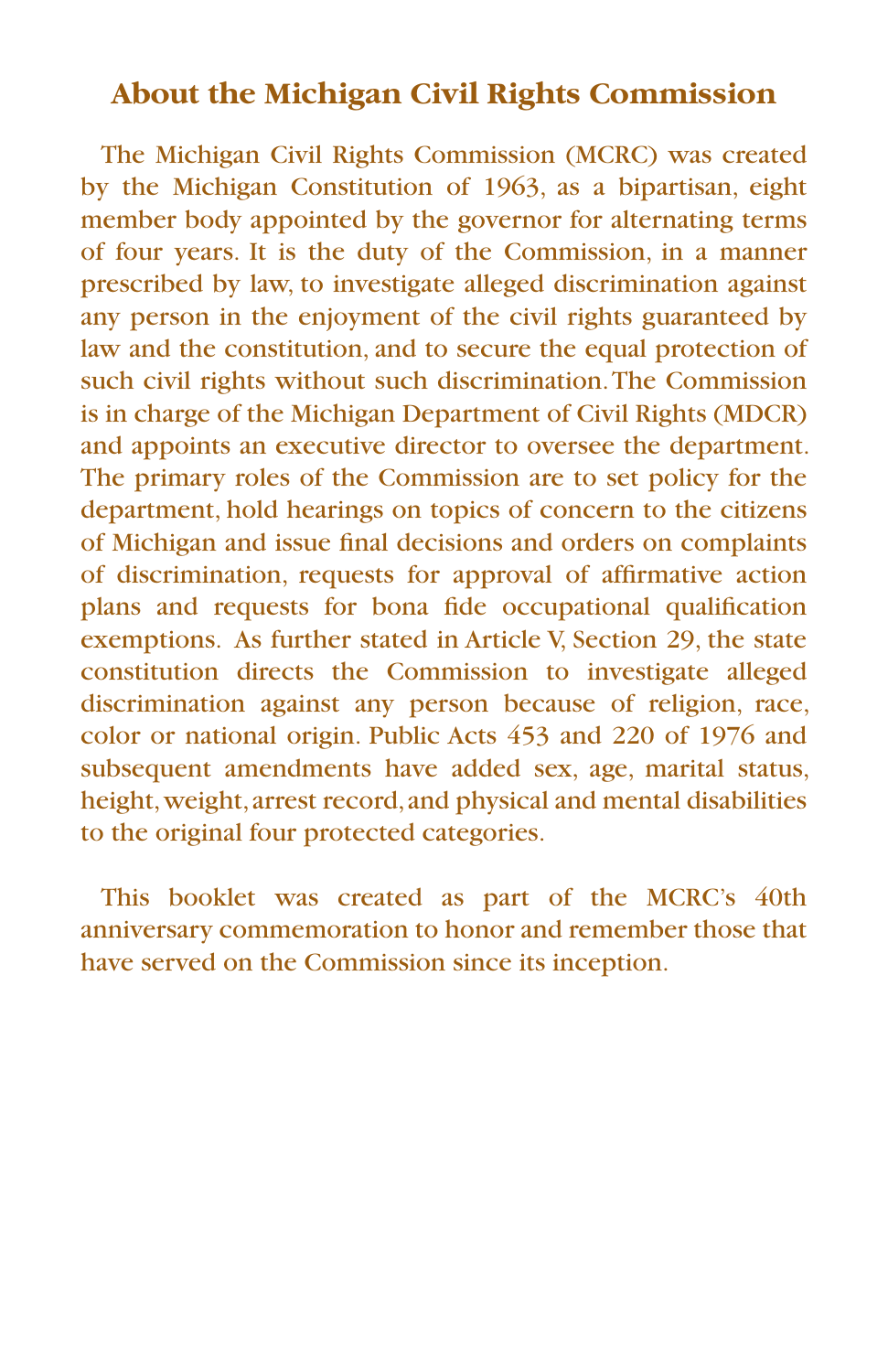# **Table of Contents**

# **1960's**

# **1970's**

| Rev. Dr. Frederick G. Sampson (1977-1983) 11 |  |
|----------------------------------------------|--|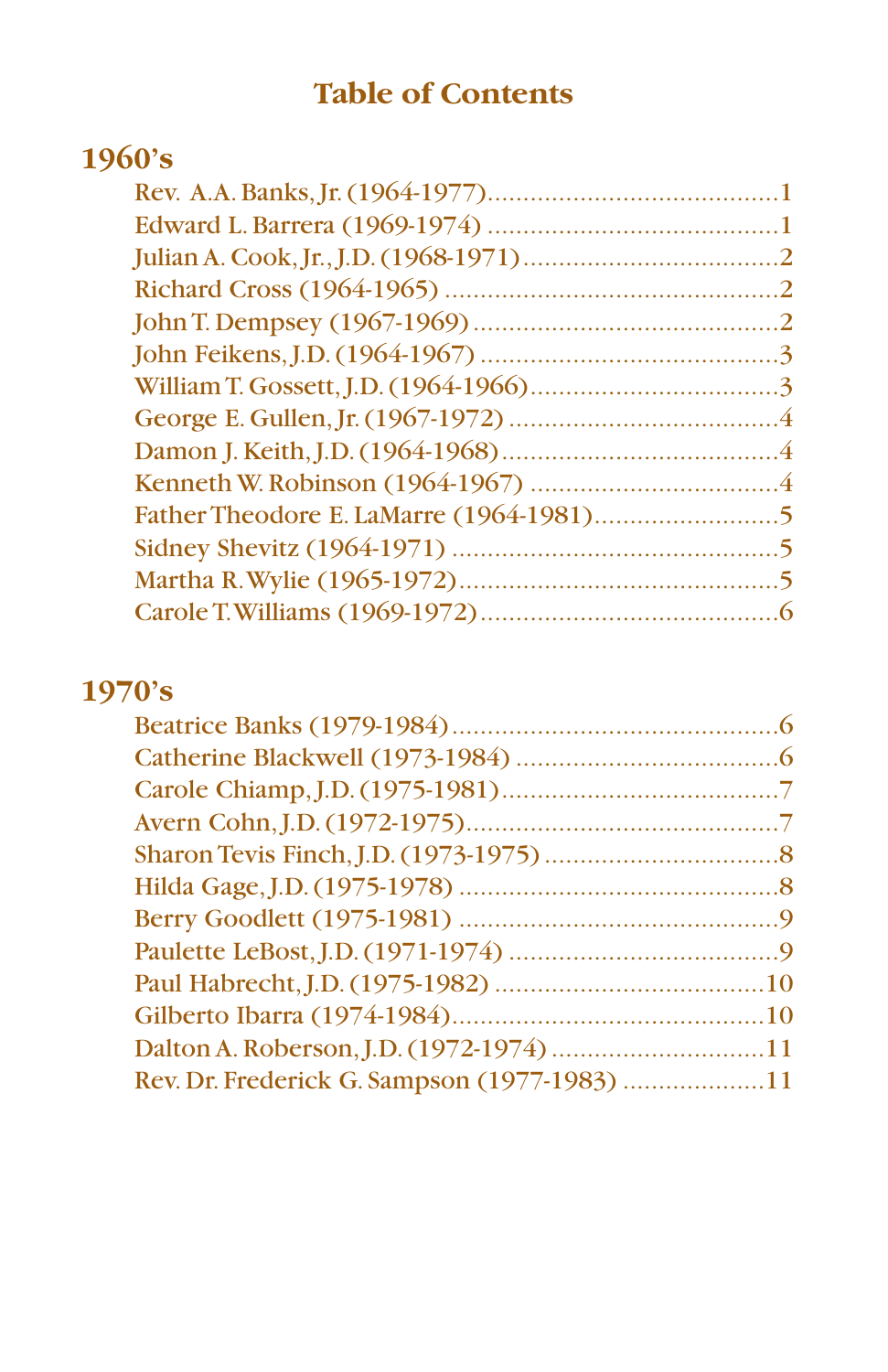# **1980's**

# **1990's**

# **Current Commission**

| Mohammed Abdrabboh, J.D. (2003-present) 22     |  |
|------------------------------------------------|--|
| Bishop George E. Brown (2000-present) 22       |  |
|                                                |  |
|                                                |  |
|                                                |  |
|                                                |  |
| Margaret M. Van Houten, J.D. (2003-present) 25 |  |
|                                                |  |
|                                                |  |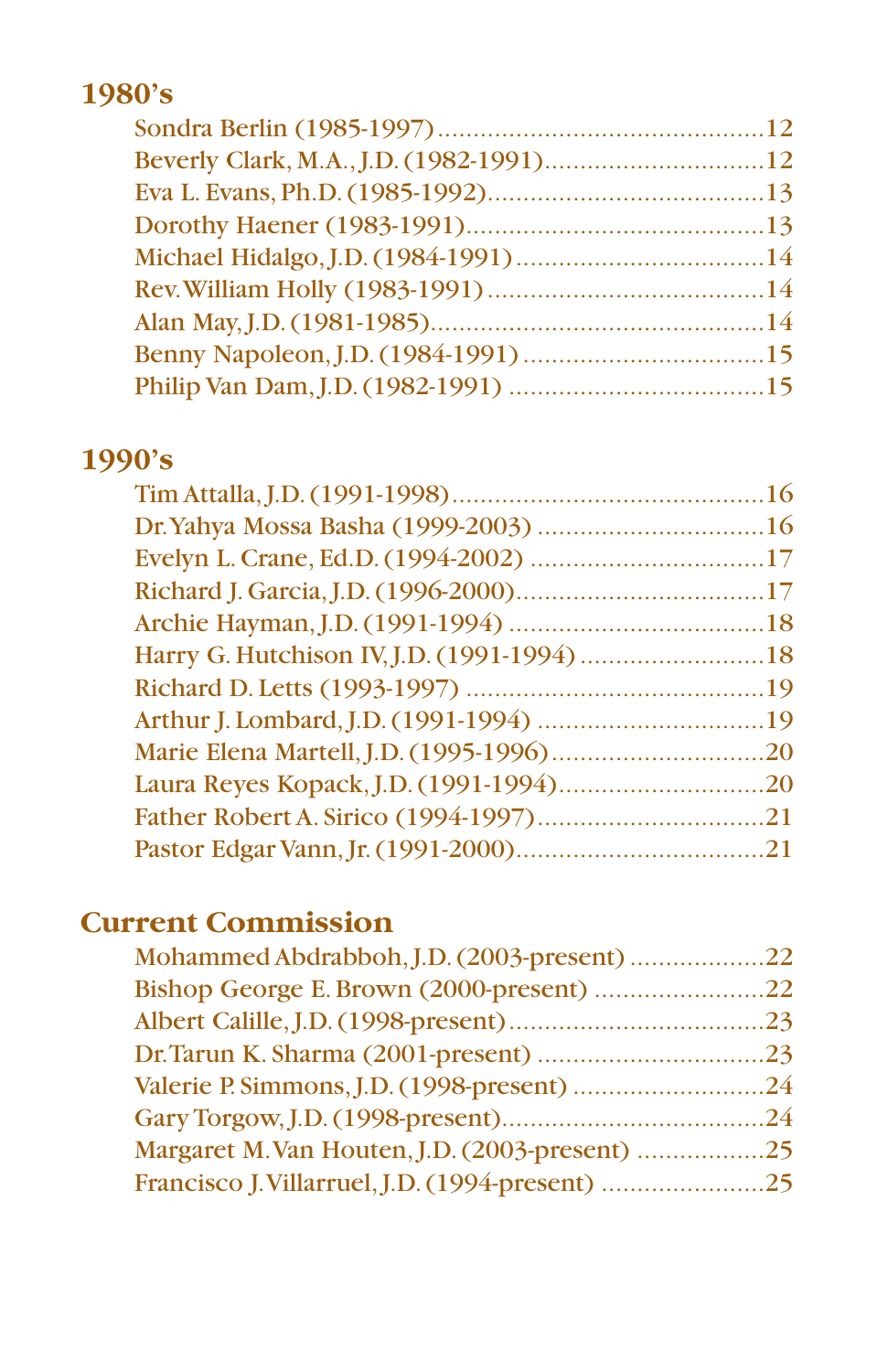# MEET THE COMMISSION

# THE 1960's

# *\* REV. A.A. BANKS, JR. (1964-1977)*

was one of the original eight commissioners of the Michigan Civil Rights Commission. He was elected Commission co-chair in 1967, a position he held until 1968. For decades, he was the pastor of the historic Second Baptist Church in downtown Detroit. He also served as president of the Metropolitan Detroit Council of Churches, the

Wolverine State Missionary Baptist Convention and as a board member of the National Council of Churches. Long before his appointment to the Commission, Rev. Banks was active in the civil rights struggle. He was a board member of the Detroit Urban League, the Downtown YMCA, and a member of the City of Detroit Commission on Children and Youth. As a Commissioner, Rev. Banks took a keen interest in the legal, moral and ethical aspects of issues that came before the **Commission** 

# *EDWARD L. BARRERA (1969-1974)*

was the first Latino member of the Michigan Civil Rights Commission and held a variety of positions, including chair. Mr. Barrera was a district manager for State Farm Insurance Company at the time of his appointment. He later resigned from the Commission in order to devote more time to his business.



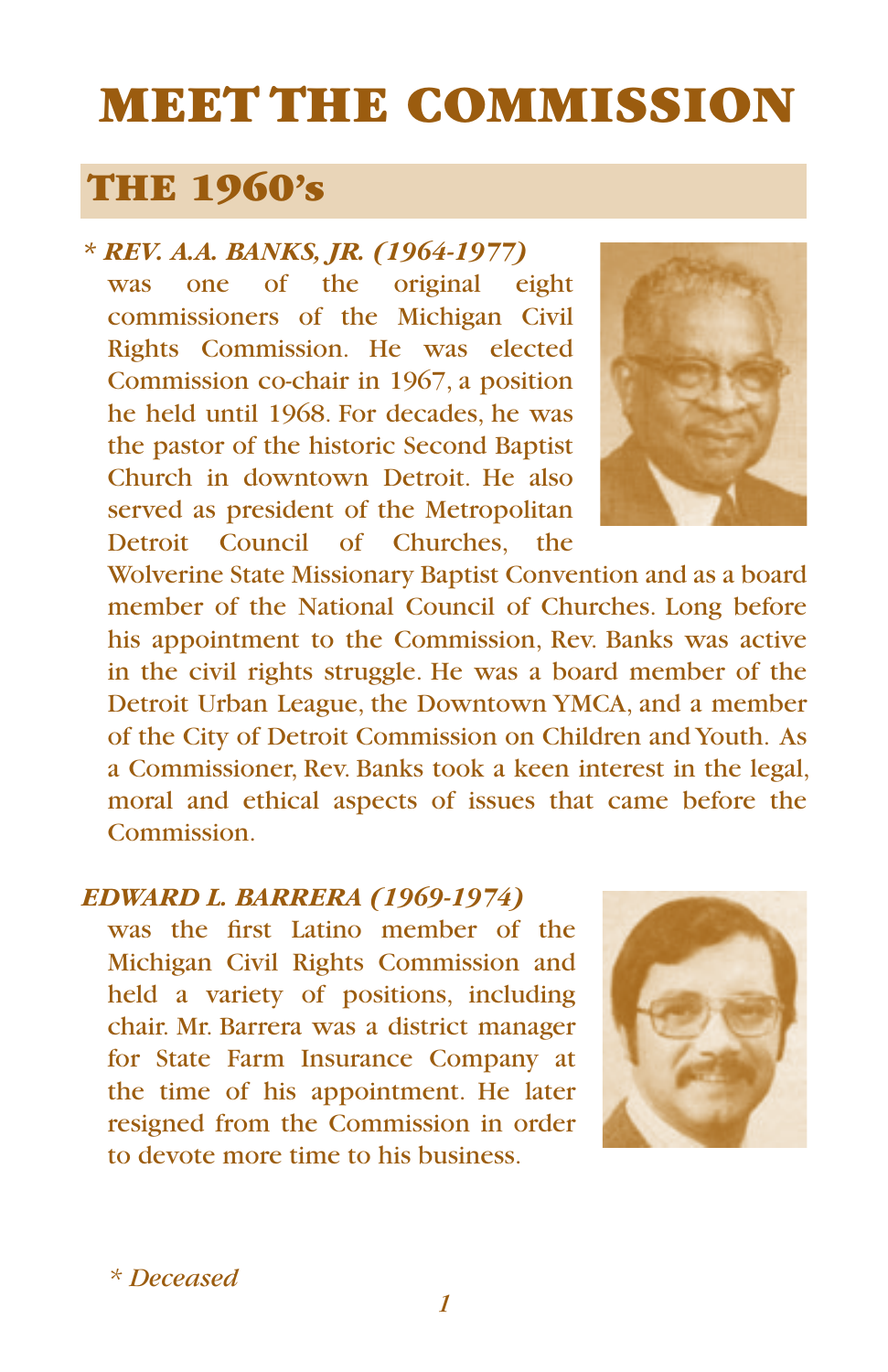# *JULIAN A. COOK, JR., J.D. (1968-1971)*

was a partner in the Pontiac law firm of Hempstead, McGrath & Cook at the time of his appointment. Judge Cook was the chair of the Continuing Legal Education Committee, vice-chair of the Civil Liberties Committee and chair of the Constitutional Law committee of the Michigan State Bar Association. He was a member of the Legal Redress Committee



of the State NAACP, a member of the board of directors and president of the Pontiac area Urban League. He currently serves as a federal district court judge in Detroit.

# *\* RICHARD CROSS (1964-1965)*

was a member of the first set of commissioners of the Michigan Civil Rights Commission. His tenure on the Commission was brief. In 1965, he declined Governor George Romney's request to reappoint him because of pressing business interests.



was a professor of political science at the University of Michigan Dearborn when he joined the Commission. Other positions in his career at the university included chair of the school's division of Literature, Science and the Arts, and director of the Center for Urban Studies.



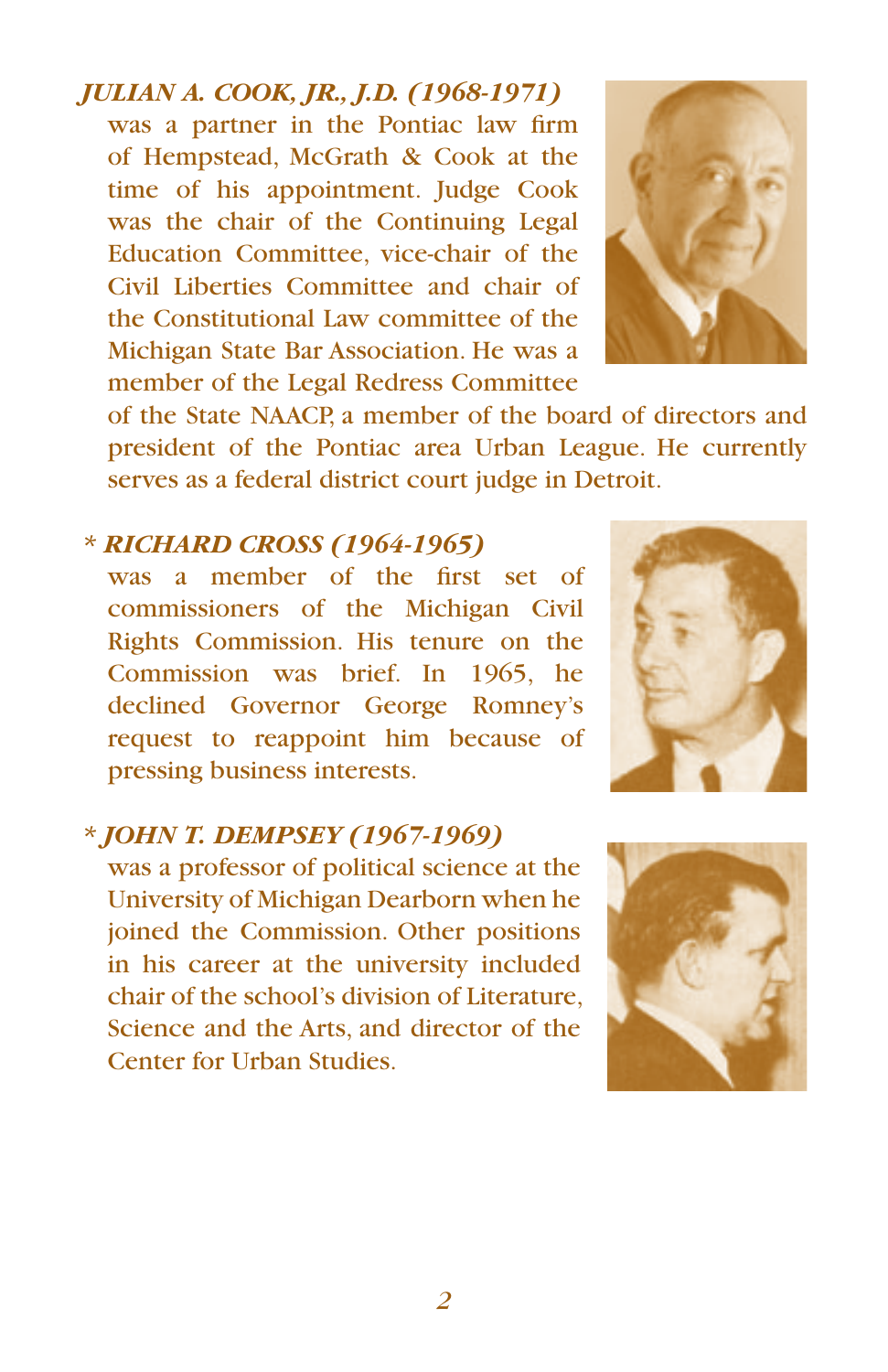# *JOHN FEIKENS, J.D. (1964-1967)*

was, together with Damon J. Keith, the first co-chair of the Michigan Civil Rights Commission. He was appointed a U.S. District Court judge for the Eastern District of Michigan in 1970. Judge Feikens served as chief judge from 1979 to 1986. He assumed senior status in 1986. He is a fellow of the American College of Trial Lawyers, and in recent decades



has received honorary doctoral degrees from the University of Detroit and the Detroit College of Law. He is a member of the Michigan, Detroit and American Bar Associations. He is a director of the Detroit Economic Club and Habitat for Humanity Detroit, and is a member of Grosse Pointe Memorial Church.

# *\* WILLIAM T. GOSSETT, J.D. (1964- 1966)*

perhaps one of Detroit's most illustrious lawyers, was a pioneer member of the Commission. In the early 1960s, after stints as general counsel and part of the management team for Bendix Corp. and the Ford Motor Co., Mr. Gossett accepted an appointment from President John F. Kennedy as deputy to the special



representative for trade negotiations. He was chair of the United Negro College Fund from 1961 until 1967. He also received awards from the American Civil Liberties Union, the American Jewish Congress and the Detroit Council of Churches. Mr. Gossett served as head of the American Bar Association from 1968 until 1970. He was a partner of the Detroit law firm of Dykema, Wheat, Spencer, Goodnow & Trigg, now known as Dykema Gossett.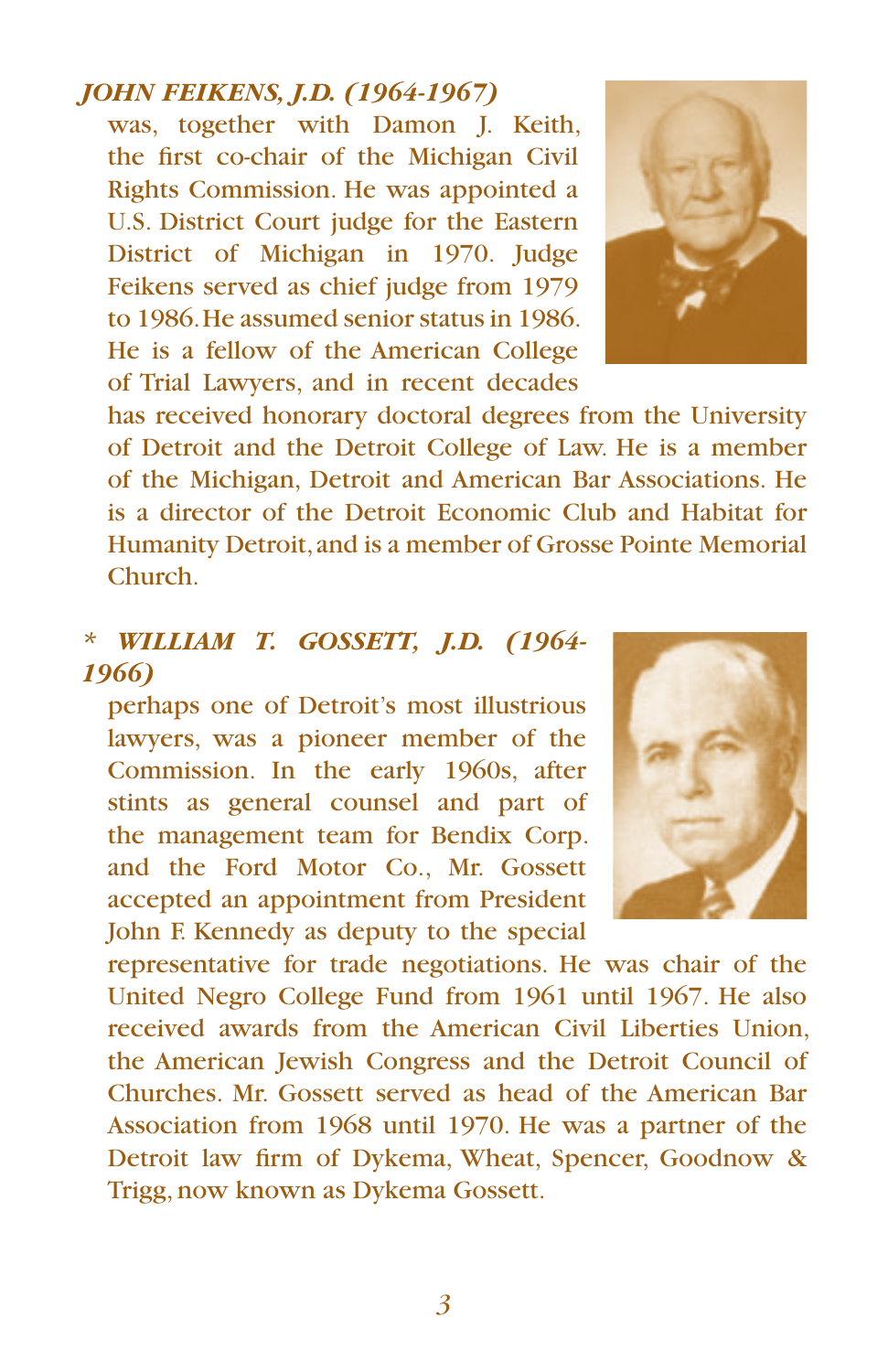# *\* GEORGE E. GULLEN, JR. (1967-1972)* Wayne State University's sixth president, brought a distinguished track record in civil rights with him to the Commission. As president of Wayne State from 1971 until 1978, he initiated an affirmative action policy for the college. He also appointed the first female vice-president in the school's history.



### *DAMON J. KEITH, J.D. (1964-1968)*

was, along with Judge John Feikens, the first co-chair of the Michigan Civil Rights Commission. But his devotion to civil rights predates his appointment to the Commission. As a lawyer in Detroit in the 1950s and 1960s, Judge Keith played a prominent role in championing the rights of Black clients in civil and criminal cases. In his capacity as co-chair of the

Commission, Judge Keith helped cool tempers during the 1967 Detroit rebellion that claimed dozens of lives. In 1967, President Lyndon B. Johnson appointed him a federal district judge. In 1977, President Jimmy Carter appointed Judge Keith to the 6th Circuit Court of Appeals. He assumed senior status in 1995 and remains very active in civic affairs in metro Detroit and on the national scene.

# *\* KENNETH W. ROBINSON (1964- 1967)*

was one of the original eight members of the Michigan Civil Rights Commission. He often represented the Commission at various public events. Mr. Robinson served on the Commission's public hearing panel investigating racial discrimination in housing at an apartment complex in Ann Arbor.



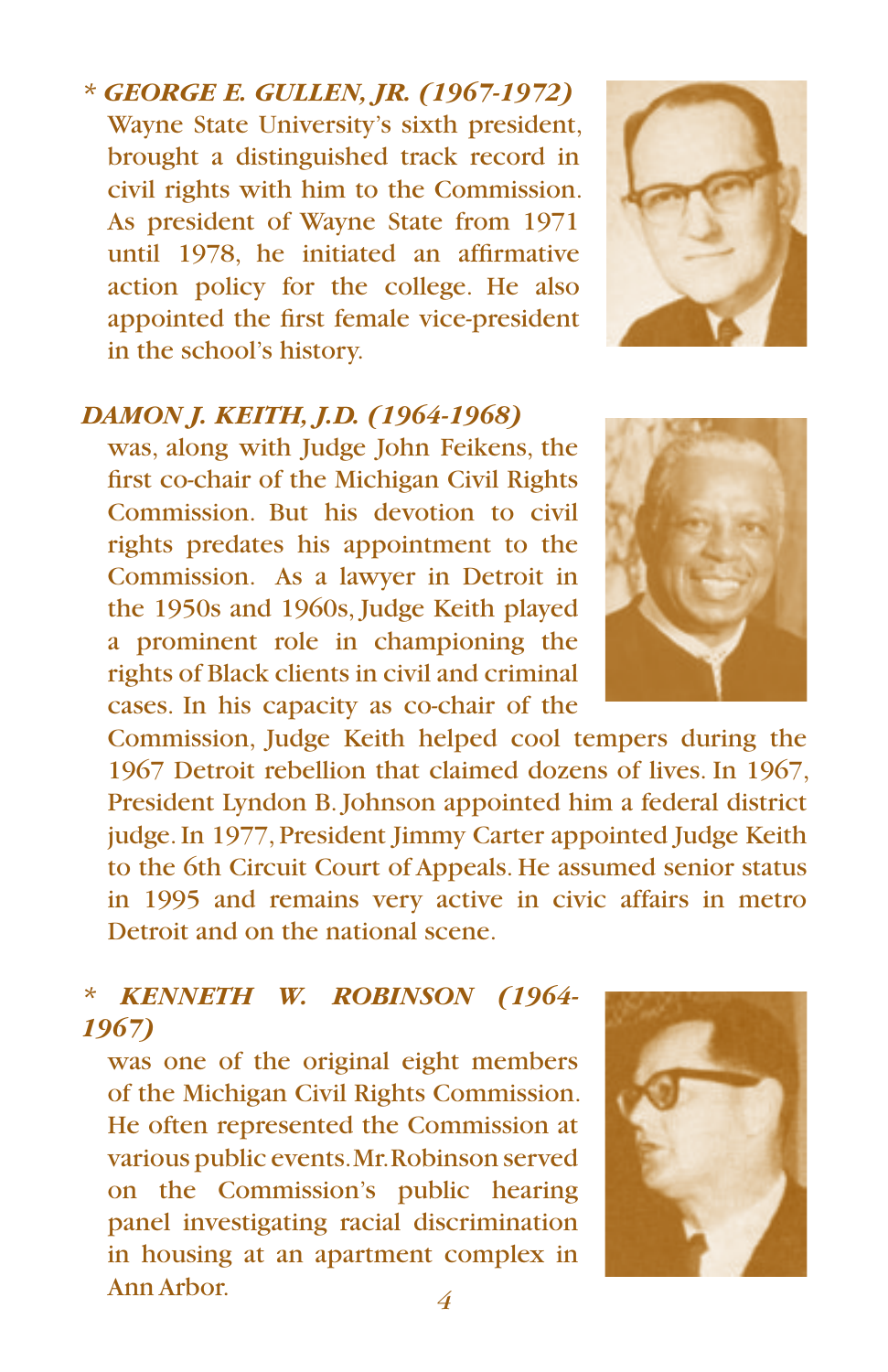# *FATHER THEODORE E. LaMARRE (1964-1981)*

was one of the original members of the Michigan Civil Rights Commission and an active participant in the Civil Rights Movement of the 1960s. For many years he was the pastor of Visitation Parish in Detroit. He was a member of the Community Affairs Department for the Michigan Catholic Conference and the



Bishops Commission for Human Relations for the Diocese of Saginaw. He also served as pastor at Saginaw's St. Joseph Parish where he initiated the Catholic Interracial Council.

### *\* SIDNEY SHEVITZ (1964-1971)*

was one of the original members of the Michigan Civil Rights Commission and served as its first secretary. He served with distinction and was noted for his eloquent discourse at Commission meetings. Mr. Shevitz died near the end of his second term.



### *\* MARTHA R. WYLIE (1965-1972)*

who served two terms, became the first female member of the Commission when she was appointed by Governor George Romney. Mrs. Wylie was president of the United Community Services of Metro Detroit and was involved in a host of other civic causes. She was a board member of the Legal Aid and Defender Association



of Detroit, the Merrill-Palmer Institute Corporation and the Urban League Guild. In 1970, Detroit Mayor Roman S. Gribbs appointed her to the Statewide Institute of Community Relations in the Administration of Justice. In 1972 she was elected the Commission chair.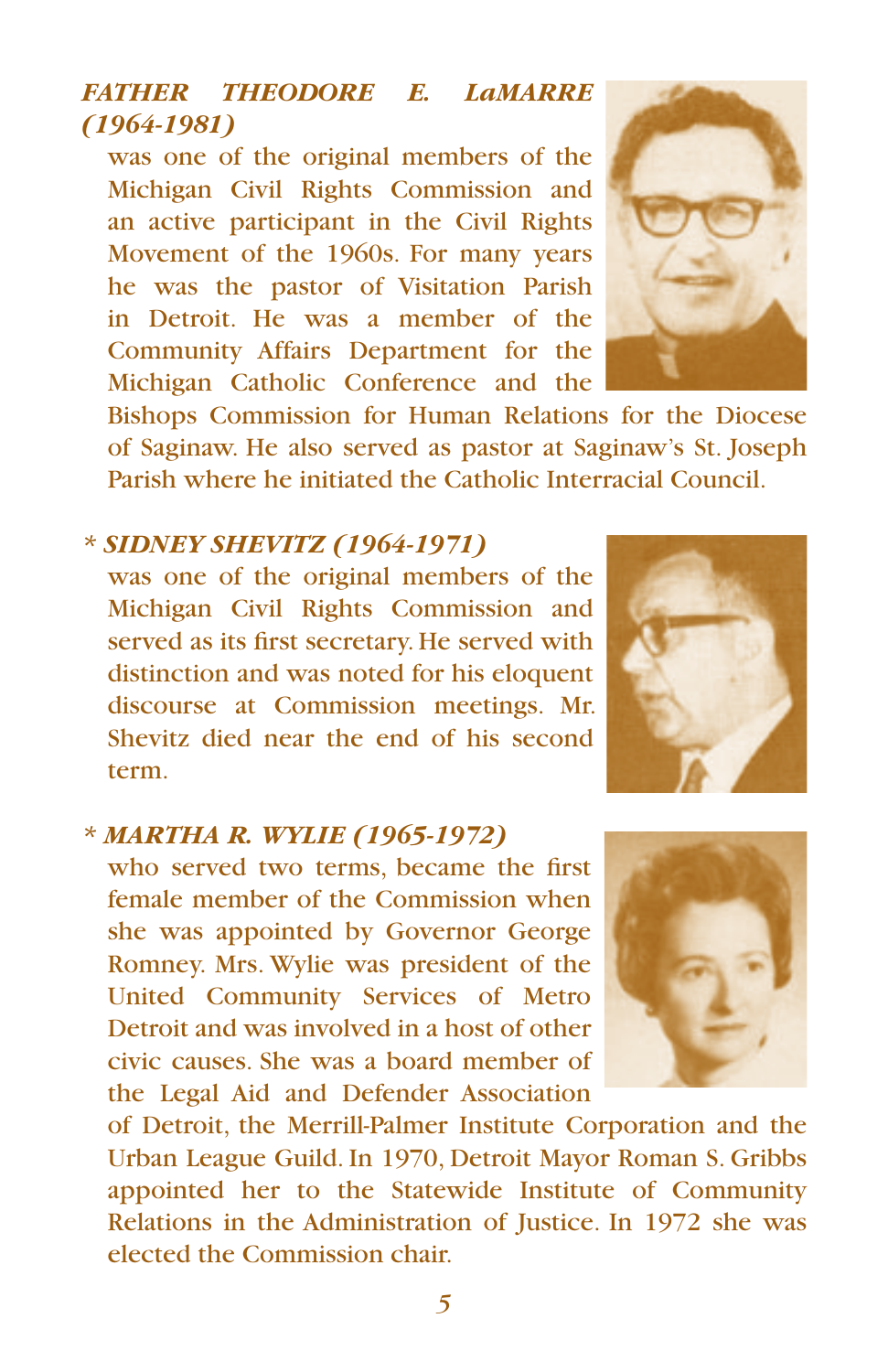### *CAROLE T. WILLIAMS (1969-1972)* was the second woman appointed to the

Michigan Civil Rights Commission. At the time of her appointment, Ms. Williams was executive director of the Volunteer Placement Corps in Detroit, a job training and placement program for inner-city youth.



# THE 1970's

### *BEATRICE BANKS (1979-1984)*

was director of customer and marketing services for the Detroit Edison Company when she was appointed to the Commission. She was elected chair of the Commission in 1983. She was a member of the Dearborn and Greater Detroit Chambers of Commerce, the executive committee Detroit Branch NAACP, the



Urban League, Booker T. Washington Business Association, Women's Economic Club, and the American Association of Blacks in Energy. She was also a member of the advisory boards of Horizon Upward Bound, Don Bosco Home for Boys and Black Family Development.

### *CATHERINE BLACKWELL (1973-1984)*

a Black studies and performing arts consultant for the Detroit Public Schools, served one term as vice-chair and two terms as chair. She was active with the Detroit Branch NAACP and was a member of the African Gallery Committee for the Detroit Institute of Arts. Ms. Blackwell traveled extensively throughout Africa and studied at several universities there.

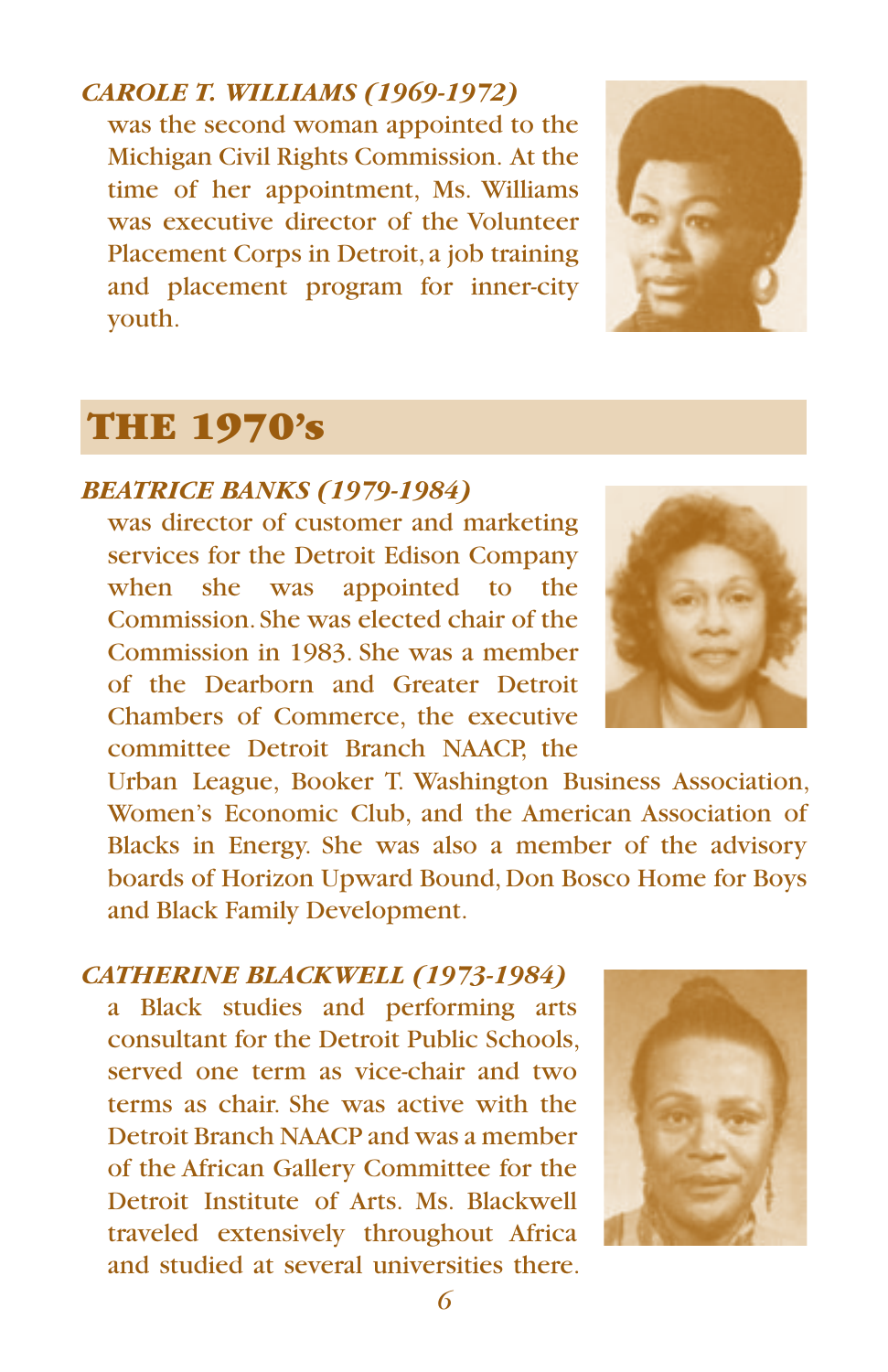In 1973 she received the first Whitney M. Young, Jr. Memorial Award from the Detroit Public Library for her contributions to African-American history and culture. She also served on the education committee of New Detroit, Inc. and was a charter member of the International Afro-American Museum.

# *CAROLE CHIAMP, J.D. (1975-1981)*

was an attorney with the Detroit law firm of Chiamp & Wenger, P.C. at the time of her appointment. She specialized in the areas of negligence, mental health and family law. She had previously worked in the legal division of the Detroit Department of Transportation. She was an active member of the Women

Lawyers Association, the American Arbitration Association, the American Trial Lawyers Association and the American Civil Liberties Union.

### *AVERN COHN, J.D. (1972-1975)*

was an attorney at the highly regarded Detroit law firm of Honigman, Miller, Schwartz and Cohn when he was appointed to the Commission. He was elected Commission chair in 1974. He resigned after the state's ethics board held that a lawyer could not serve on a board or commission if the law firm of which the lawyer was a member

appeared before the board or commission. At the time of his appointment, he was a board member of the Detroit chapter of the American Civil Liberties Union (ACLU) and a member of the advisory board of the American Jewish Committee. He was appointed a federal judge in 1979. These days, Judge Cohn is a familiar name around the Detroit metro area as a commentator on public affairs through the many letters to the editor he authors.



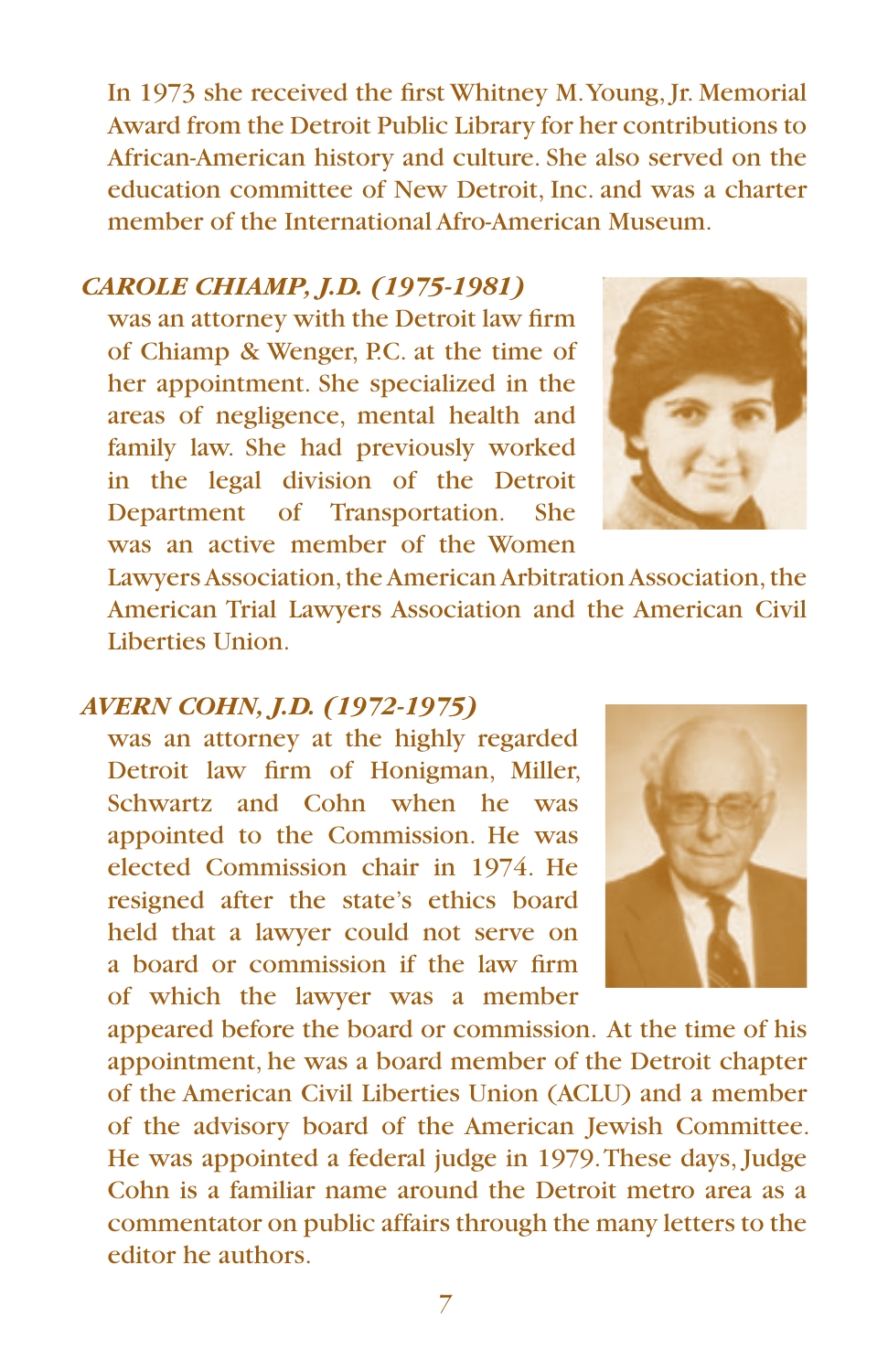Law sections and on its Criminal Jurisprudence Committee. Ms. Finch was a member of the Women Lawyers Association of Michigan and the Michigan Association of Criminal Defense Lawyers. She also served in an advisory capacity to the National Organization for Women (NOW) in its study of large retail credit policies and general credit investigations. Her tenure on the Commission was brief, however. Ms. Finch resigned her seat less than two years later upon her appointment by Governor William Milliken to take a judgeship in the now defunct Common Pleas Court for the city of Detroit.

### *HILDA GAGE, J.D. (1975-1978)*

a graduate of Wayne State University's law school, was a practicing attorney when she was appointed to the Commission. Among the positions she held on the Commission were secretary/treasurer. She was a member of the American Bar Association, the Michigan Bar Association, the Detroit Bar Association and the Women Lawyers Association. She resigned her seat

on the Commission after being elected to the Oakland County Circuit Court. She presently sits on the boards of Children's Hospital of Michigan, the National Multiple Sclerosis Society, Michigan Opera Theater, and National Center for State Courts. She is now a Michigan Court of Appeals judge.

# *SHARON TEVIS FINCH, J.D. (1973- 1975)*

was one of the first women appointed to the Michigan Civil Rights Commission. At the time of her appointment, she was in partnership with her father in the law firm of Finch & Finch. She was active in the State Bar of Michigan, serving on the Young Lawyers Commercial and Criminal



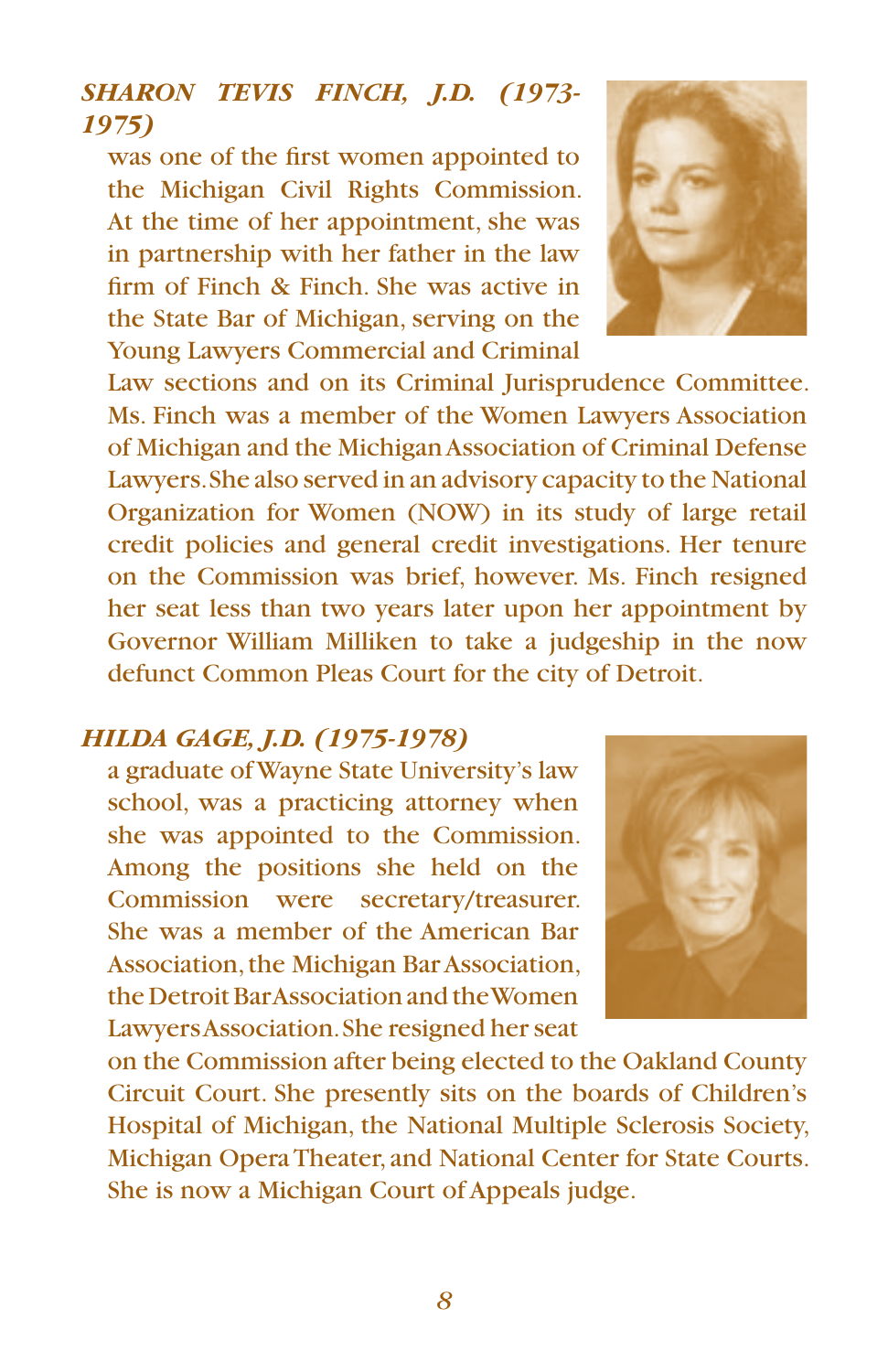# *BERRY GOODLETT (1975-1981)*

was director of special needs/placement at Charles Stewart Mott Community College when he was appointed to the Commission. He was elected Commission chair in 1977. He was vice-president of the United Way Board of Trustees and a member of the Flint Board of Education Affirmative Action Association. His other



activities included board memberships of the YMCA and the United Fund of Genesee County. He was a member of the National Alcoholism Association and the Genesee County Maternal and Child Care Council. As a Commissioner, Mr. Goodlett advocated the strengthening of the roles of state civil rights agencies and municipal human relations commissions.

# *PAULETTE LeBOST, J.D. (1971-1974)*

was a Detroit attorney with the law firm of Jobes & LeBost, P.C. when she joined the Commission. She eventually became the Commission's secretary. Before going into private practice, Ms. LeBost worked as staff and supervising attorney for the Wayne County Neighborhood Legal Services office in Highland Park. There, she helped organize the Free Legal Aid



Clinic, Inc. The clinic, which was staffed by Wayne State University law students and representatives of the Lawyers Guild, was designed to assist indigent clients. Ms. LeBost was forced to resign her position on the Commission in September 1975 after the state Board of Ethics issued an opinion that held it was improper for any member of a law firm to serve on a state board or commission if the firm represents clients before that body. She is currently a hearing referee for Wayne County Probate Court Juvenile Section.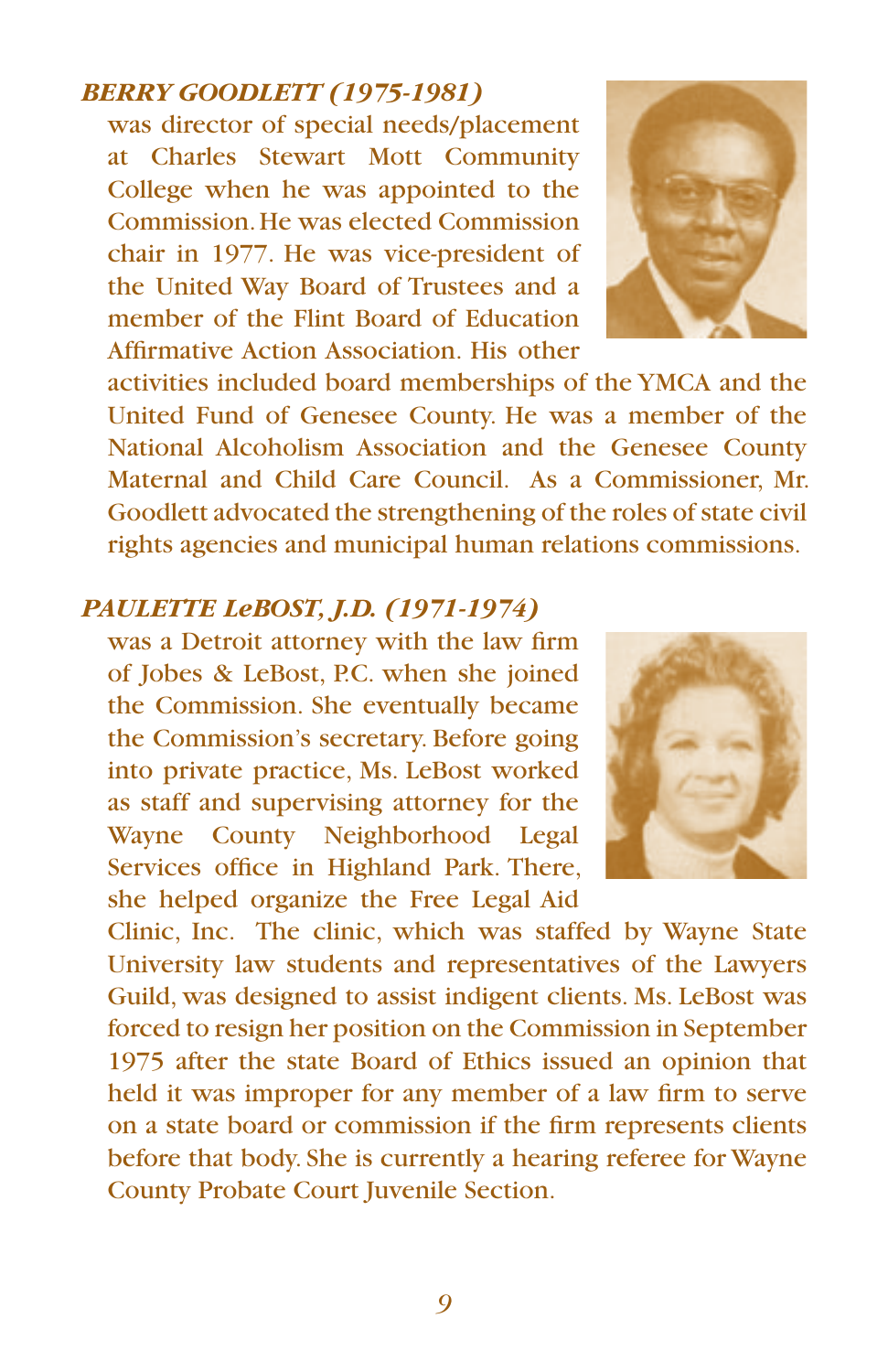*10 11*

# *\* PAUL HABRECHT, J.D. (1975-1982)*

who served two terms on the Commission, was a professor of law at Wayne State University. As a commissioner, he held a variety of positions, including secretarytreasurer and chair. He joined the Commission with a mission to ensure that civil rights laws enacted to protect women and minorities remained in place.

He served on the boards of the American Civil Liberties Union and the Wayne County Neighborhood Legal Services. He was vice-chairman of the Michigan Housing and Development Authority and a member of the Michigan Fair Campaign Practices Committee. He was the public representative on the U.S. Secretary of Labor's advisory council on employee welfare and pension benefit plans.

# *GILBERTO IBARRA (1974-1984)*

was a teacher of Spanish and the humanities in the Lansing Public Schools. He became the Commission's vice-chair in 1975 and assumed the position of Commission chair in 1978. For a few years, he was coordinator of the Lansing School District's bilingual program. He was also an active member of both the Michigan Education Association and the

National Education Association. He promoted chess and Latino clubs in the Lansing public schools. In 1966, he was named teacher of the month by the Lansing Jaycees. In 1969, he was appointed to the Michigan Education Association Legislative Commission. A man of many talents, he had his Spanish musical play published in Guadalajara, Mexico in 1972.



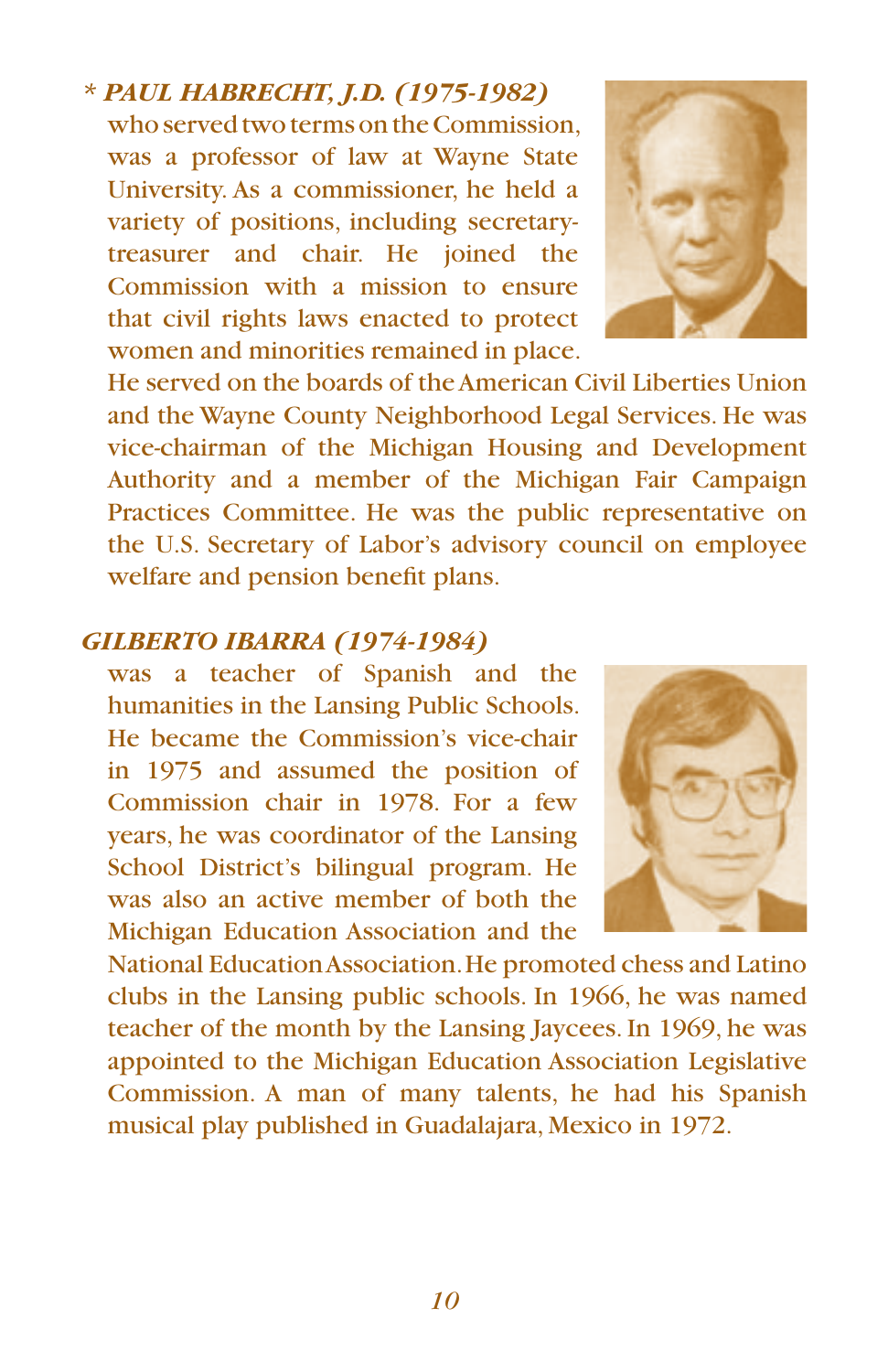# *DALTON A. ROBERSON, J.D. (1972- 1974)*

was a Detroit lawyer when he was appointed to the Michigan Civil Rights Commission. He resigned two years later after getting a seat as a judge on the old Detroit Recorder's Court. Although his tenure on the Commission was brief, Judge Roberson served for a while as chair. He retired from the bench in 2000.



# *\* REV. DR. FREDERICK G. SAMPSON (1977-1983)*

an internationally renowned preacher and spellbinding public speaker, brought to the Commission the benefit of having served on a similar body in another statethe Kentucky Human Rights Commission. He was pastor of Tabernacle Missionary



Baptist Church in Detroit until his death late in 2001. Dr. Sampson was a member of the board of the Detroit Urban League and New Detroit, Inc. He was a past president of the Detroit Branch NAACP, a member of the Detroit Round Table of Christians and Jews, the Boy Scouts Council and the Detroit branch of the Southern Christian Leadership Conference (SCLC).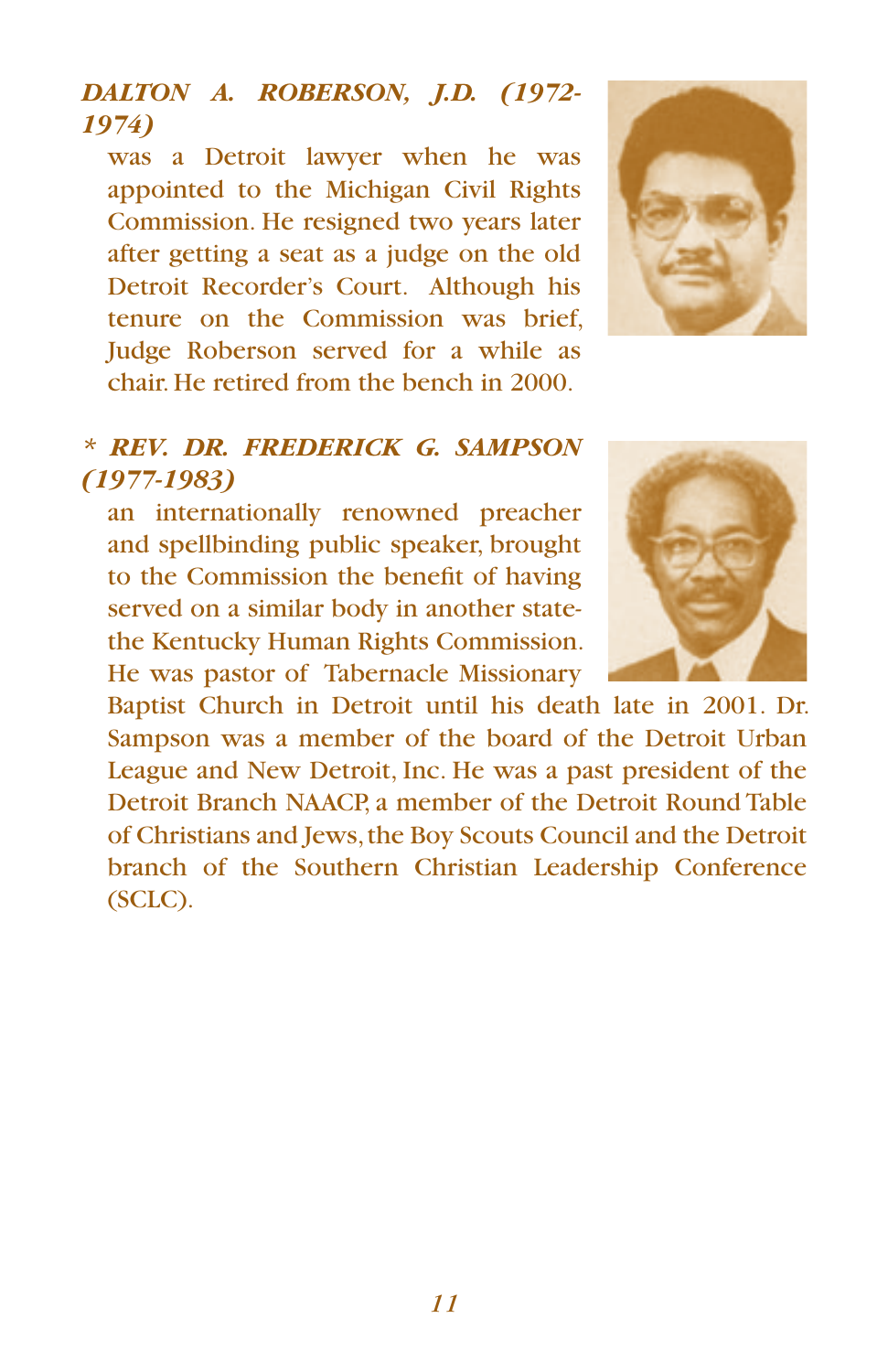# THE 1980's

# *\* SONDRA BERLIN (1985-1997)*

who served three terms, became the first and only person with a disability appointed to the Commission. Ms. Berlin, who was appointed by Governor James Blanchard, had been wheelchair bound since contracting polio at the age of nine. She never let her disability get in the way of her passion for community involvement. She was a board member of



the Detroit area Centers for Independent Living and a member of the Friends of Kaplan Medical Center. As a Commission member, she strove to be a voice for people with disabilities. In the spring of 1994 she was elected Commission chair. She was elected Commission secretary in February 1997. She died shortly afterwards.

# *BEVERLY CLARK, M.A., J.D. (1982- 1991)*

a Detroit lawyer, made history when she became the first American Indian on the Commission following her appointment by Governor William Milliken. Prior to her appointment, she had been active in several legal and American Indian



organizations, including the board of directors of Michigan Indian Legal Services. She was the first female president of the Michigan Trial Lawyers Association and also served as president of the Women Lawyers Association of Michigan. She also chaired the Detroit Human Relations Commission. She held several positions on the Commission, including vicechair and chair.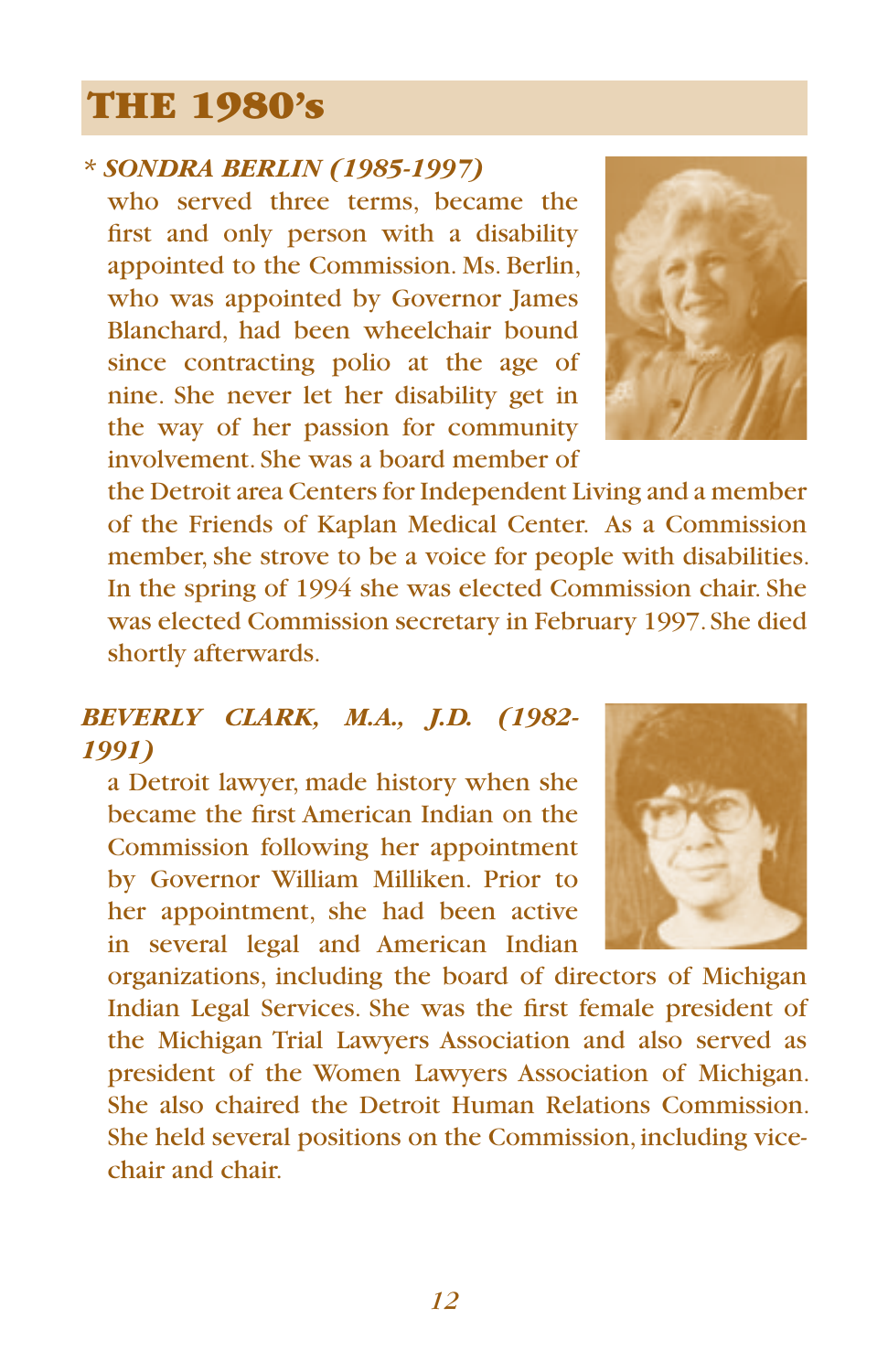# *EVA L. EVANS, Ph.D. (1985-1992)*

was an educator who retired as deputy superintendent of the Lansing Public Schools. Nationally and locally she was a visible presence. In Lansing, she served on many community organizations. She was vice-chair of the Lansing Board of Water and Light, and chair of the board of the Capital Area United Way. She was the Supreme Basileus, or national president,



of the Alpha Kappa Alpha (AKA) Sorority, Inc. She also served on the national board of directors of the United Negro College Fund. She was active with the American Association of School Personnel Administrators, the Association of Supervison and Curriculum Development, and the International Society of Educational Planners. She served as vice-chair and chair of the **Commission** 

### *\* DOROTHY HAENER (1983-1991)*

who became Commission chair in 1985, was a founding member of the National Organization of Women (NOW). Throughout her life, she was involved in a variety of civil rights causes. She was a delegate to the White House Conference on Aging, a life member of the NAACP and a member of the Coalition of Labor Union Women-Affirmative Action Task Force. Ms.



Haener served on the staff of the International Union of the United Auto Workers (UAW) for 30 years. She was co-chair of the Michigan Task Force on Sexual Harassment in the Workplace and a recipient of the Harriet Tubman Award from the Detroit Coalition of Black Trade Unionists.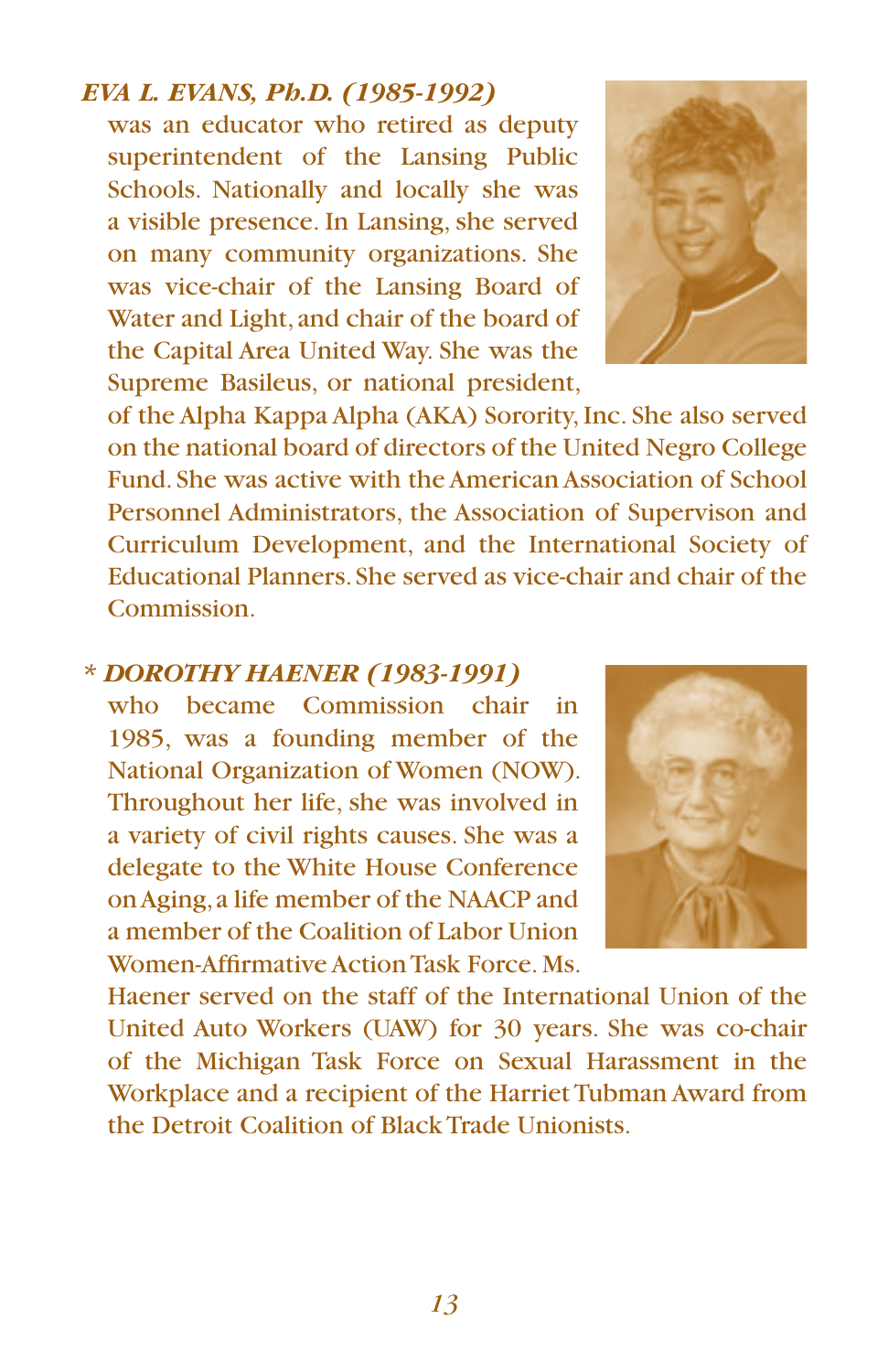*MICHAEL HIDALGO, J.D. (1984-1991)*

was a former assistant executive secretary and legal adviser to the Detroit Board of Police Commissioners and a member of the Labor Council for Latin American Advancement. He was in private legal practice at the time of his appointment to the Commission. Mr. Hidalgo is currently a hearing referee for Wayne County Probate Court Juvenile Section.

### *REV. WILLIAM HOLLY (1983-1991)*

is the founder and pastor of the New Star Rising Missionary Baptist Church in Detroit. He is also the founder of the NRS Credit Union. Dr. Holly is the president emeritus of the Council of Baptist Ministers of Detroit and Vicinity. Former Governor James Blanchard appointed Rev. Holly to the Michigan Civil Rights Commission. He has been married to

Tommie Holly for 54 years. He is the father of seven children and grandfather of 12.

### *ALAN MAY, J.D. (1981-1985)*

is a Detroit attorney, shareholder and vice- president of the law firm Kemp, Klein, Umphrey, Endelman & May, P.C. He is widely published in the field of probate law. He has been a lecturer and instructor for the Institute of Continuing Legal Education, the Michigan Trial Lawyers' Association, Wayne State University and Oakland University. He was a delegate

to the 1984 and 1988 Republican National Conventions and served on the Platform Committee and the Department of Defense sub-committee. He is a member and past president of





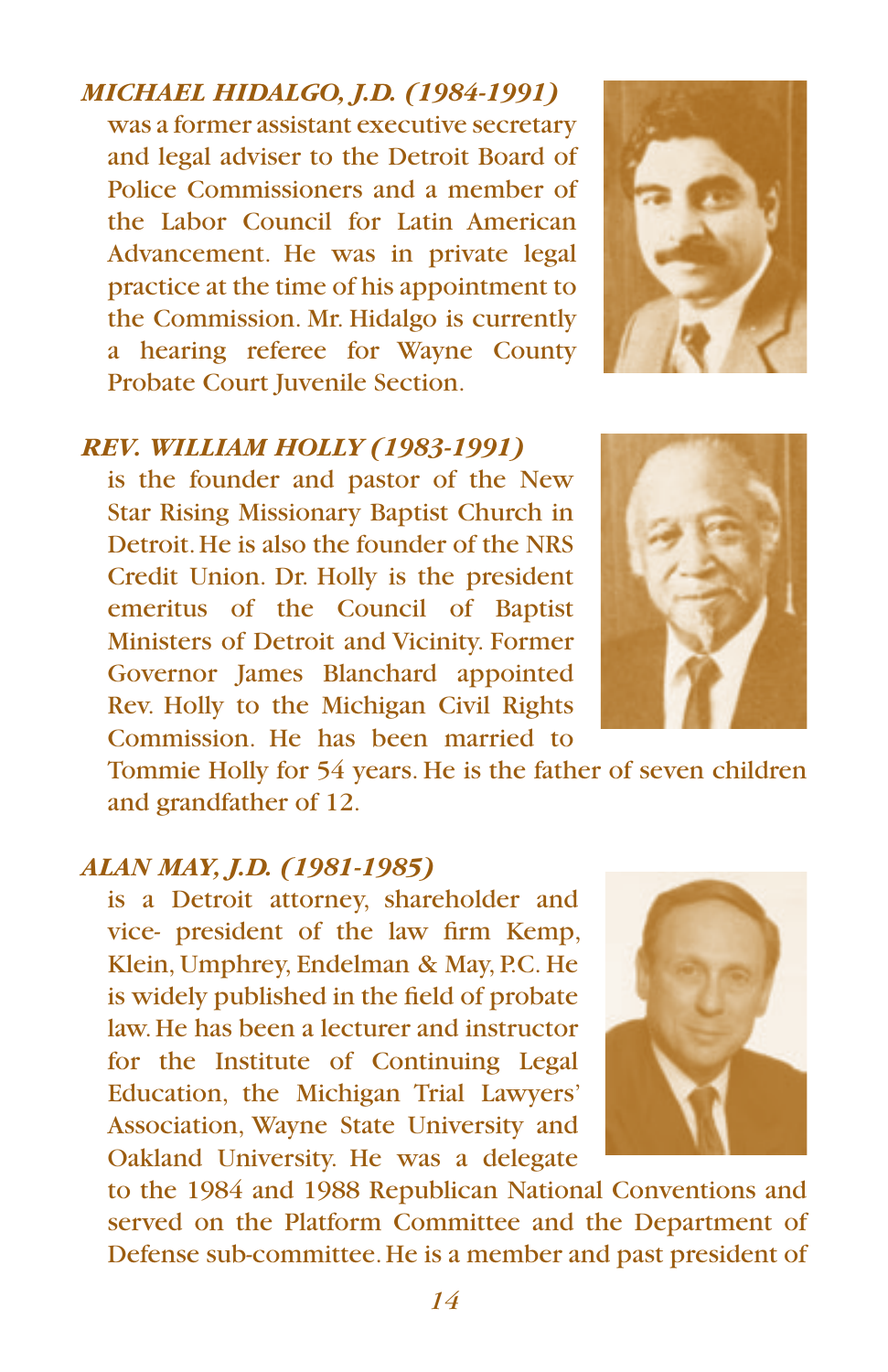Temple Beth El in Birmingham, a past president of the Franklin Hills Country Club, a member of the board of directors of the Anti-Defamation League and a life member of the NAACP. He served on the national board of the National Conference of Community and Justice (NCCJ) and was a vice-chair. He is a former president of the Michigan region of the NCCJ.

# *BENNY NAPOLEON, J.D. (1984-1991)*

was a Detroit police sergeant when he was appointed to the Michigan Civil Rights Commission. In time he would become chair of the Commission, a post he held for three consecutive terms. As a police officer, Mr. Napoleon also rose to great heights. In rapid succession, he became a lieutenant, inspector, commander and executive deputy chief of the Detroit



Police Department. In the late 1990s, he succeeded his mentor Dr. Isaiah "Ike" McKinnon as chief. Mr. Napoleon, who retired from the Detroit Police Department in 2001, remains active in civic and political life in the Detroit area.

# *PHILIP VAN DAM, J.D. (1982-1991)*

is a former United States Attorney for the Eastern District of Michigan. During his time on the Commission, Van Dam was a partner in the law firm of Reicker, Van Dam, Barker & Black, P.C. He was a member of the American Bar Association, the Michigan Bar Association, the Midland County Bar Association and the Midland Area Chamber of Commerce. He was



recently appointed to a district judgeship. Late in his tenure on the Commission, he served as secretary/treasurer.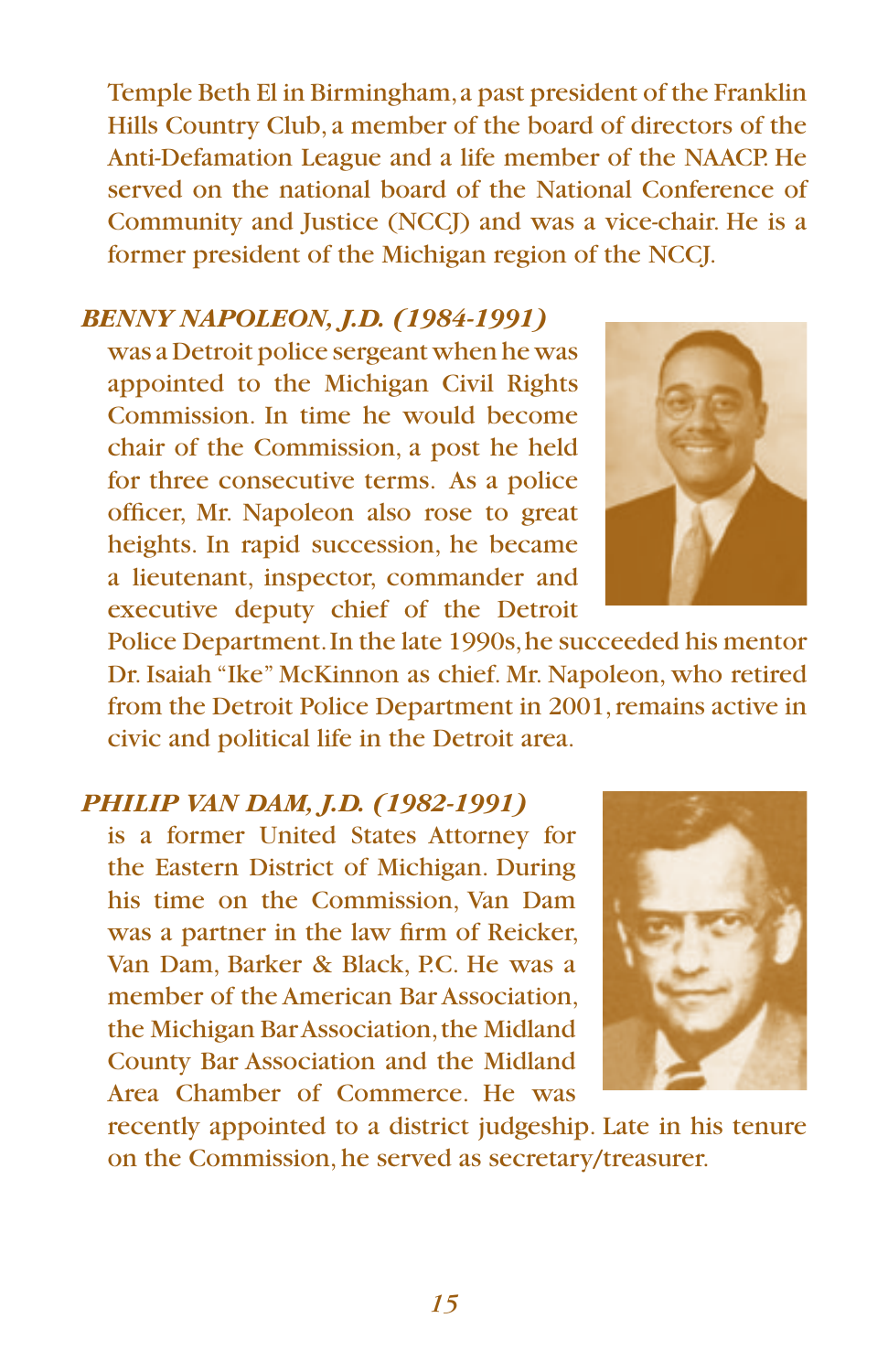# THE 1990's

# *TIM ATTALLA, J.D. (1991-1998)*

has been in legal practice since 1988. In 1991, he became the first Arab-American appointed by Governor John Engler to serve on the Michigan Civil rights Commission for a four-year term and was subsequently reappointed for a second four-year term. Currently, he is a board member of the Detroit-based Arab American and Jewish Friends (a sub-



group of the National Conference for Community and Justice), a board member of the New York-based Seeds of Peace that fosters friendship and understanding between children from some of the world's most intractable war zones, as well as a member of the State Bar of Michigan, and a former member of the Michigan Trial Lawyers Association.

*DR. YAHYA MOSSA BASHA (1999-2003)* has been the founder, president and radiologist of Basha Diagnostics, P.C. in Royal Oak since1980. He attended medical school at the University of Damascus in Syria, and did residency at William Beaumont Hospital in Royal Oak. He is a member of the American Medical Association, the American Institute of Ultrasound in Medicine, the Michigan



State Medical Society, the National Committee on Foreign Medical Education and Accreditation for the U.S. Department of Education, and the Oakland County Medical Society. He is also the national chair of the American Muslim Council. He was a former board member of the Islamic Association of Greater Detroit and the Dearborn Mosques.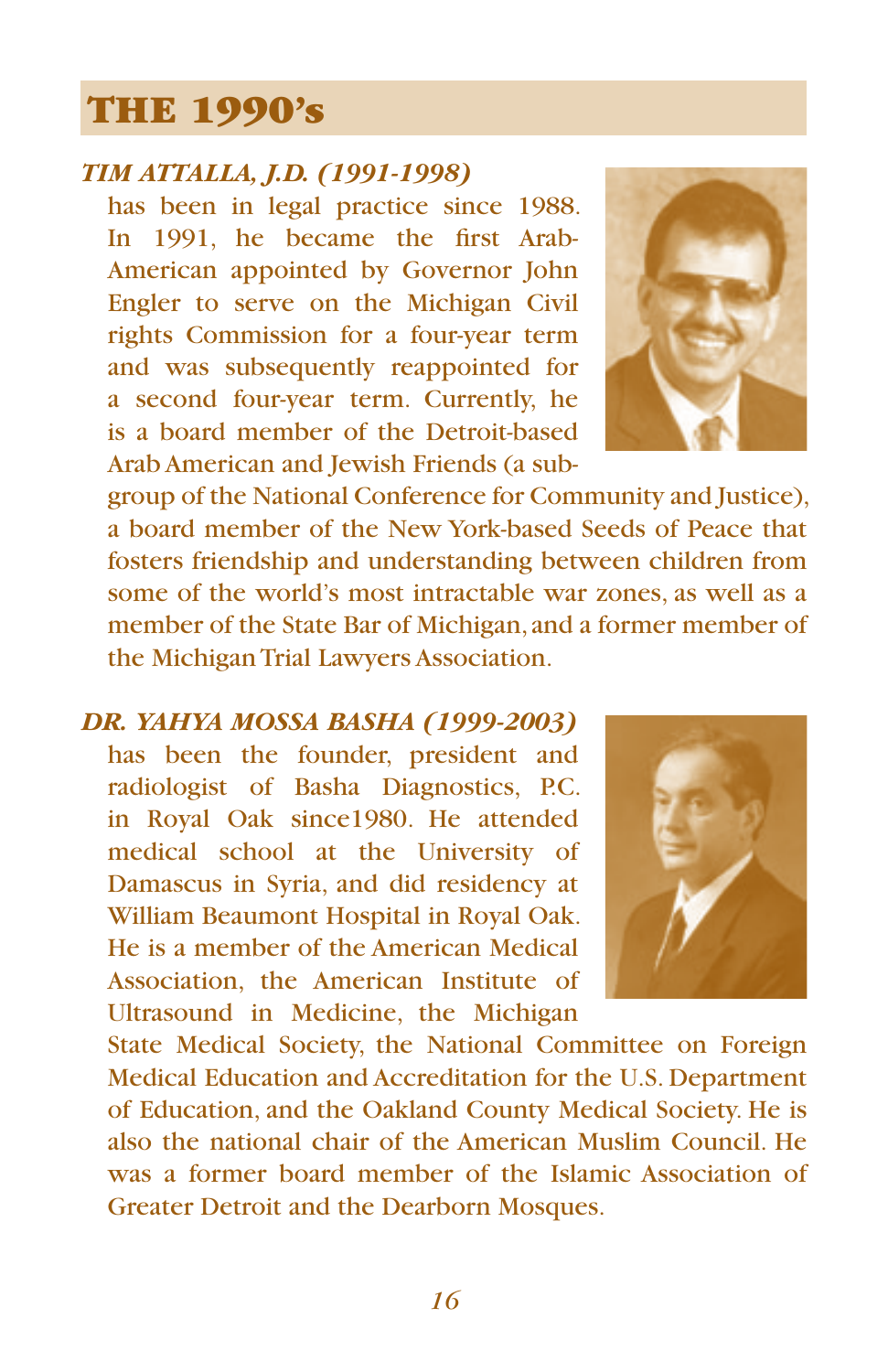# *EVELYN L. CRANE, Ed.D. (1994-2002)*

served as co-chair of the Bias Crime Response Task Force and as the cochair of the Michigan Alliance Against Hate Crimes (MIAAHC). Dr. Crane, a retired educator, received her bachelor's, master's and doctorate degrees from Wayne State University. Dr. Crane served as Commission chair during the re-engineering of the Michigan Civil



Rights Department. She is the president of Crane's Unlimited Enterprises Consulting Firm. She is also a life member of the Urban League and the NAACP.

# *RICHARD J. GARCIA, J.D. (1996-2000)*

was an experienced litigator at the time he was appointed to the Commission. He later became Commission chair. He served as co-chair of the Michigan Alliance Against Hate Crimes and the Michigan Bias Crime Task Force. He left the Commission after Governor John Engler appointed him a judge on the Ingham County Probate Court where he



serves as presiding judge of the Family Division of the Circuit Court.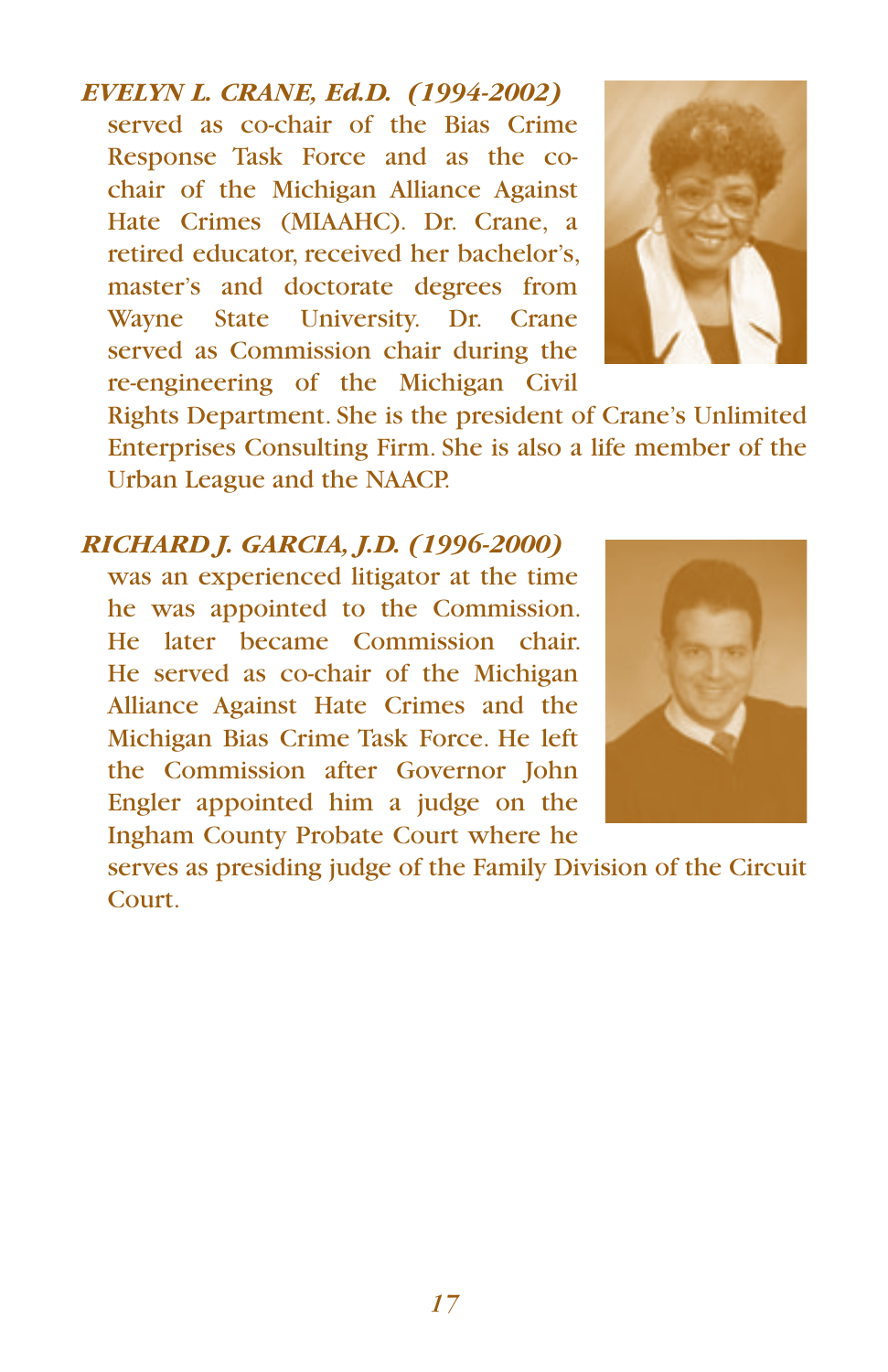# *ARCHIE HAYMAN, J.D. (1991-1994)*

a lawyer at the time of his appointment, was chair of the NAACP Grievance Commission and a member of the State Bar of Michigan, the Genesee County Bar Association and the American Trial Lawyers Association. A former labor relations representative at the General Motors Truck and Bus Group in Flint, he was a board member of the Mass



Transportation Authority. In 1992, Judge Hayman became vicechair of the Commission. He left the Commission in 1994 after being appointed a judge.

# *HARRY G. HUTCHISON IV, J.D. (1991- 1994)*

was an assistant professor of law and economics at the University of Detroit Law School when he was appointed to the Commission. He was a member of the board of advisors and a senior policy analyst for the Mackinac Center, and a co-chair of the foreign, comparative and international law section of the State Bar of Michigan

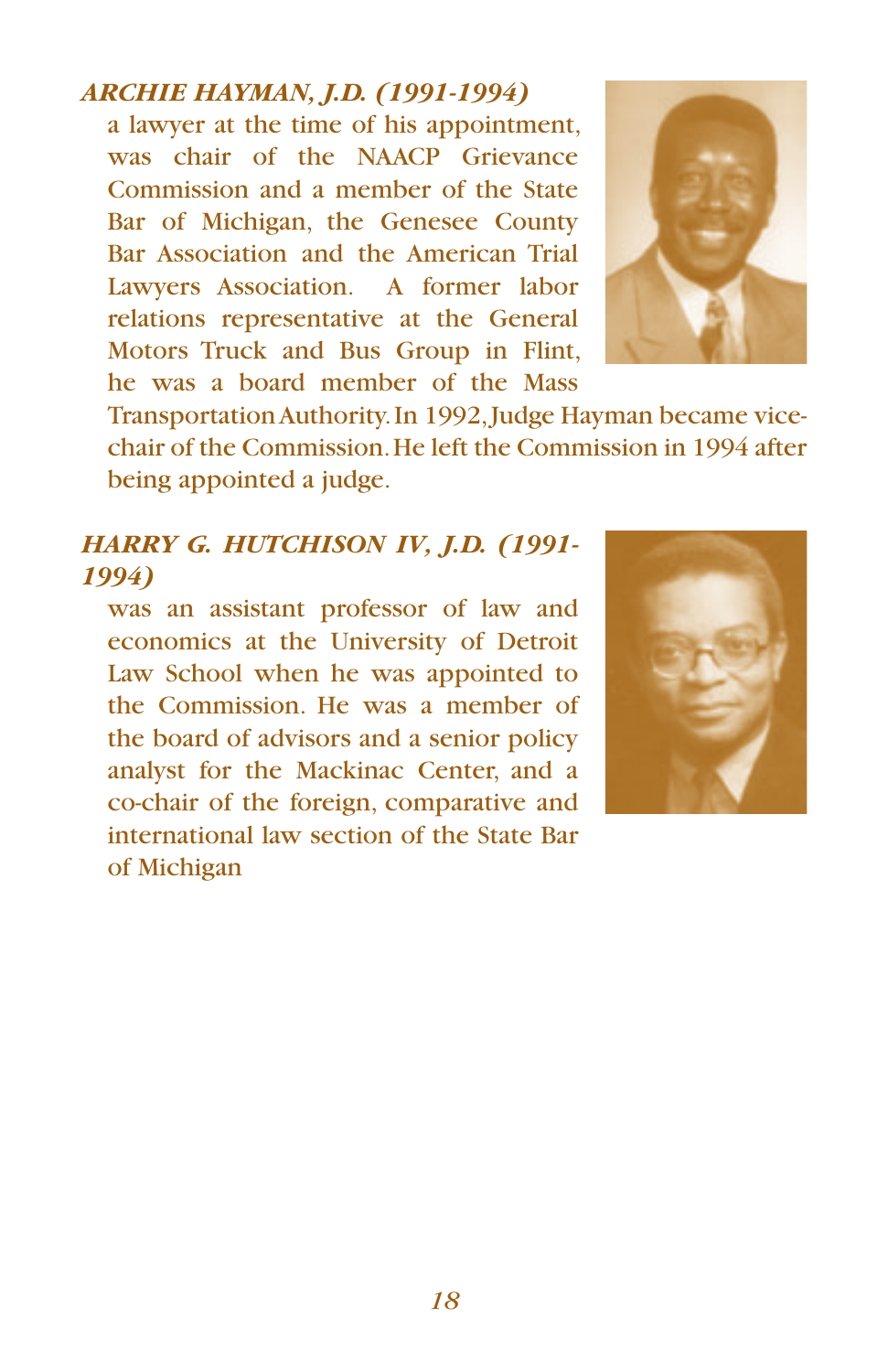# *\* RICHARD D. LETTS (1993-1997)*

had just retired after serving 28 years as director of the city of Lansing's Human Relations Department when Governor John Engler appointed him to the Commission. In the past he had served as president of the National Association of Human Rights Workers (NAHRW), a board member of the Lansing campaign for the United Negro College Fund and



a board member of the Michigan chapter of the National Multiple Sclerosis Society. He died near the end of his first term on the Commission.

# *ARTHUR J. LOMBARD, J.D. (1991- 1994)*

was dean of the Detroit College of Law (DCL) when he was appointed to the Commission. He was educated at Columbia University and Harvard Law School. He clerked for the chief judge of the U.S. Court of Appeals for the Second Circuit, and taught at Harvard Law School and Wayne State University



before coming to DCL. While at Wayne State, he chaired the committee which drafted the state's class action rule, served on the university's women's commission and litigated a landmark case guaranteeing equal pension rights to women. Since 1994 he has been a judge of the Wayne County Circuit Court. He chaired or co-chaired the Civil Rights Commission from 1992 to 1994.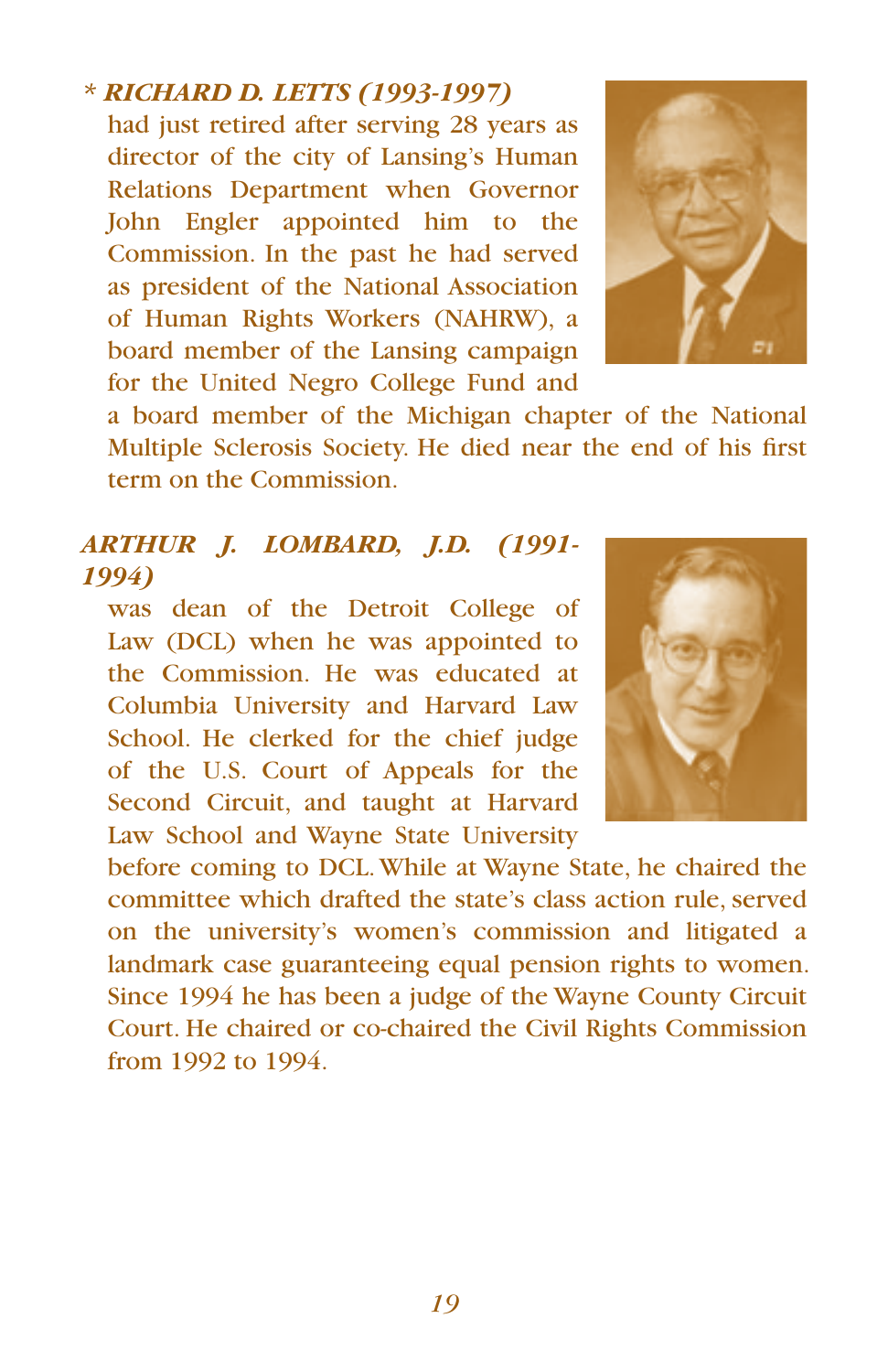# *MARIE ELENA MARTELL, J.D. (1995- 1996)*

was an East Lansing public schoolteacher who later became a lawyer. She served as an adjunct professor at Thomas M. Cooley Law School and as a faculty member of the Lincoln Institute of Land Policy in Cambridge, Massachusetts. After serving one year on the Commission, Governor John Engler appointed Marie to the



Michigan Tax Tribunal where she served three years. She was later appointed by the governor to the Worker's Compensation Appellate Commission where she currently serves. She also serves on the Michigan Attorney Discipline Board.

# *LAURA REYES KOPACK, J.D. (l991- 1994)*

is an attorney with the law firm of Brashear, Tangora, Gallagher, Creighton & Amann LLP. At the time of her appointment to the Commission she served as an attorney in claims and litigation for the Detroit Edison Company. She was vicechair of the Michigan Republican State Committee and a member of the board



of commissioners of the State Bar of Michigan. She served as a member of the Detroit Chamber of Commerce as well as several Hispanic boards and committees. Currently she is on the board of directors and executive committee of Holy Cross. She served as Commission co-chair together with Judge Arthur Lombard.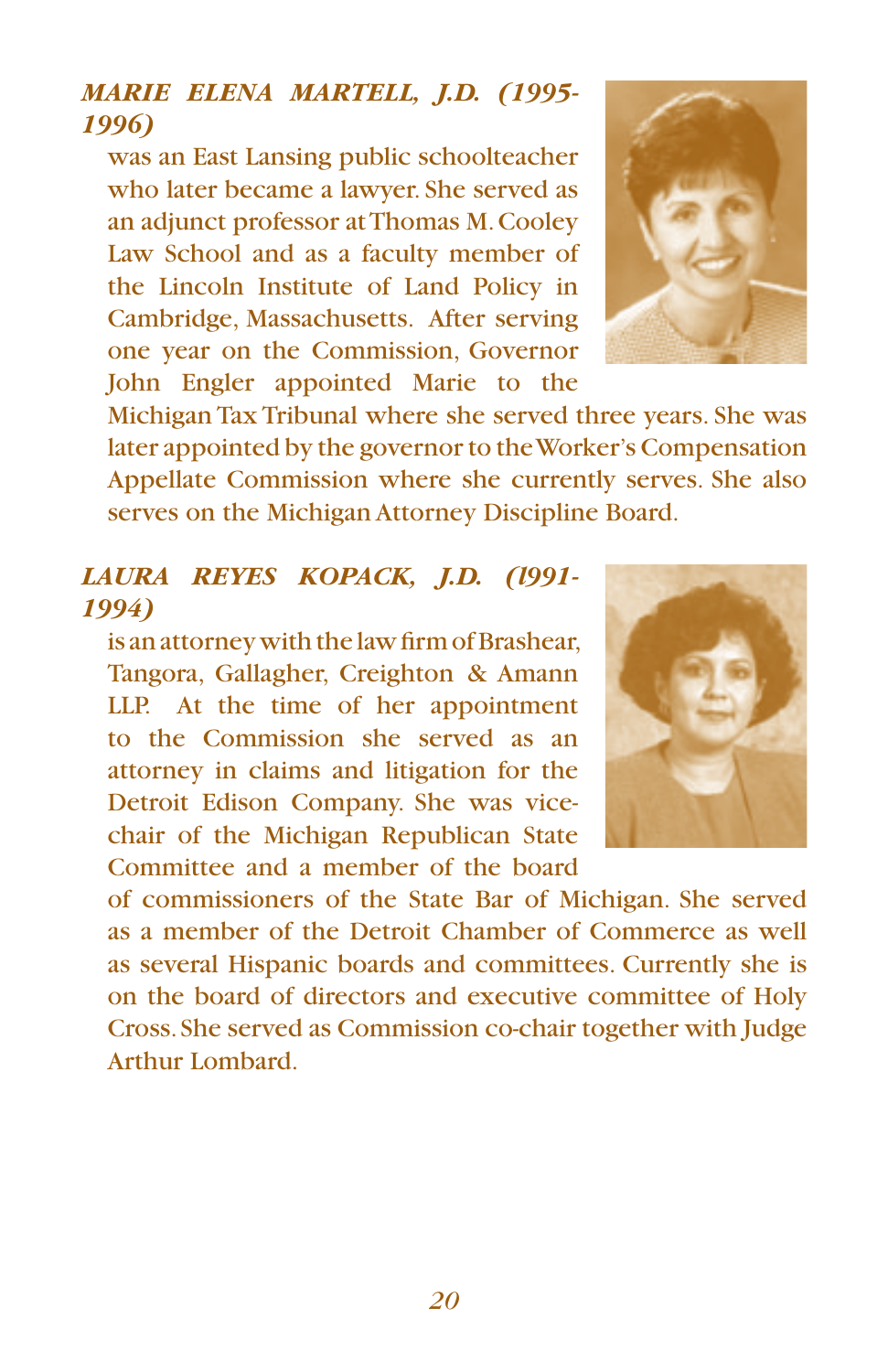# *FATHER ROBERT A. SIRICO (1994- 1997)*

was a staff member of the Catholic Information Center in Grand Rapids at the time of his appointment. He was the president of the Acton Institute for the Study of Religion and Liberty in Grand Rapids, the American Academy of Religion and the Philadelphia Society. He was also involved with Rose Haven, a ministry for



women leaving prostitution, and served as an adjunct scholar at the Mackinac Institute.

*PASTOR EDGAR VANN, JR. (1991-2000)* is one of Detroit's best-known religious and civic leaders. For more than 25 years, he has been the senior pastor of Second Ebenezer Baptist Church near Detroit's midtown. In 1995, he became the youngest man ever elected president of the powerful Council of Baptist Pastors of Detroit and Vicinity, an organization of more than 400 Baptist ministers. He



is a member of the Detroit Police Commission. Pastor Vann served two terms on the Michigan Civil Rights Commission. He held a number of posts, including vice-chair. Pastor Vann remains involved with the Commission. He serves as co-chair of the coordinating committee for the Commission's 40th anniversary commemoration.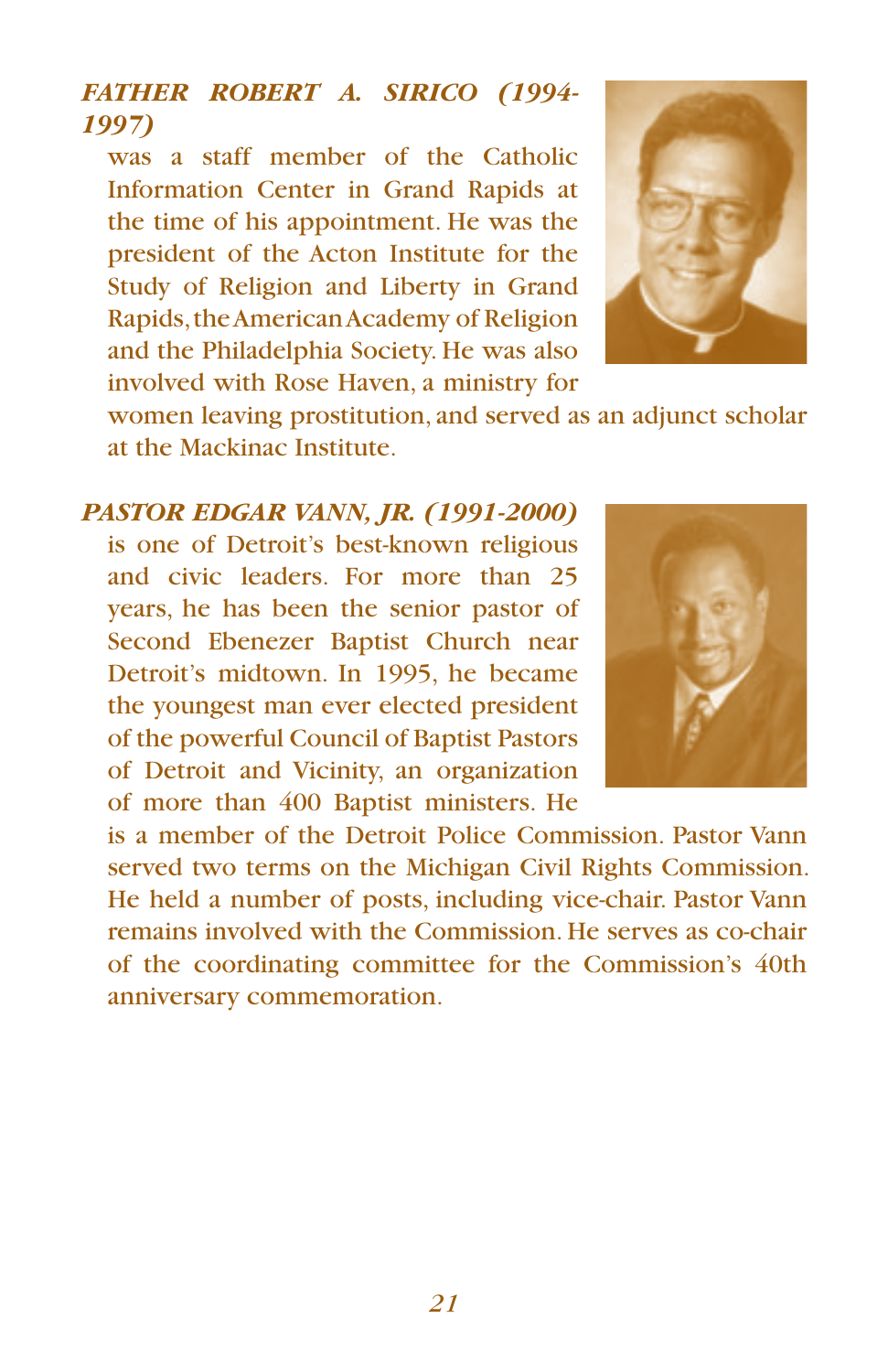# THE CURRENT COMMISSION

# *MOHAMMED ABDRABBOH, J.D. (2003 present)*

was a practicing attorney and partner with the Dearborn law firm of Ayad & Abdrabboh at the time of his appointment to the Commission. The firm represents clients in the areas of criminal law, immigration, and civil rights. Previously, Abdrabboh was a legal researcher, spokesperson, and consultant to the



United Nations Commission on Human Rights-Geneva and for Al-Haq-Law in the Service of Man in Ramallah, West Bank. He also spent a summer in Jerusalem in 2000, teaching master's degree students a course in American law at Al-Quds University Law School. Abdrabboh is a member of the Michigan Alliance Against Hate Crimes, as well as a board member, chairman of the advisory board, and legal counsel to the American Arab Anti-Discrimination Committee. Abdrabboh earned his law degree from the University of Toledo and holds a bachelor's of science degree from Mercyhurst College in Pennsylvania.

# *BISHOP GEORGE E. BROWN (2000 present)*

is the pastor of Living Truth Temple, located on Detroit's east side. He has been in the ministry for more than 30 years, and because of the leadership of Bishop Brown, Living Truth Temple has a feeding kitchen for the hungry and homeless. The church also repairs abandoned, tax reverted properties and offers them to low-income families.

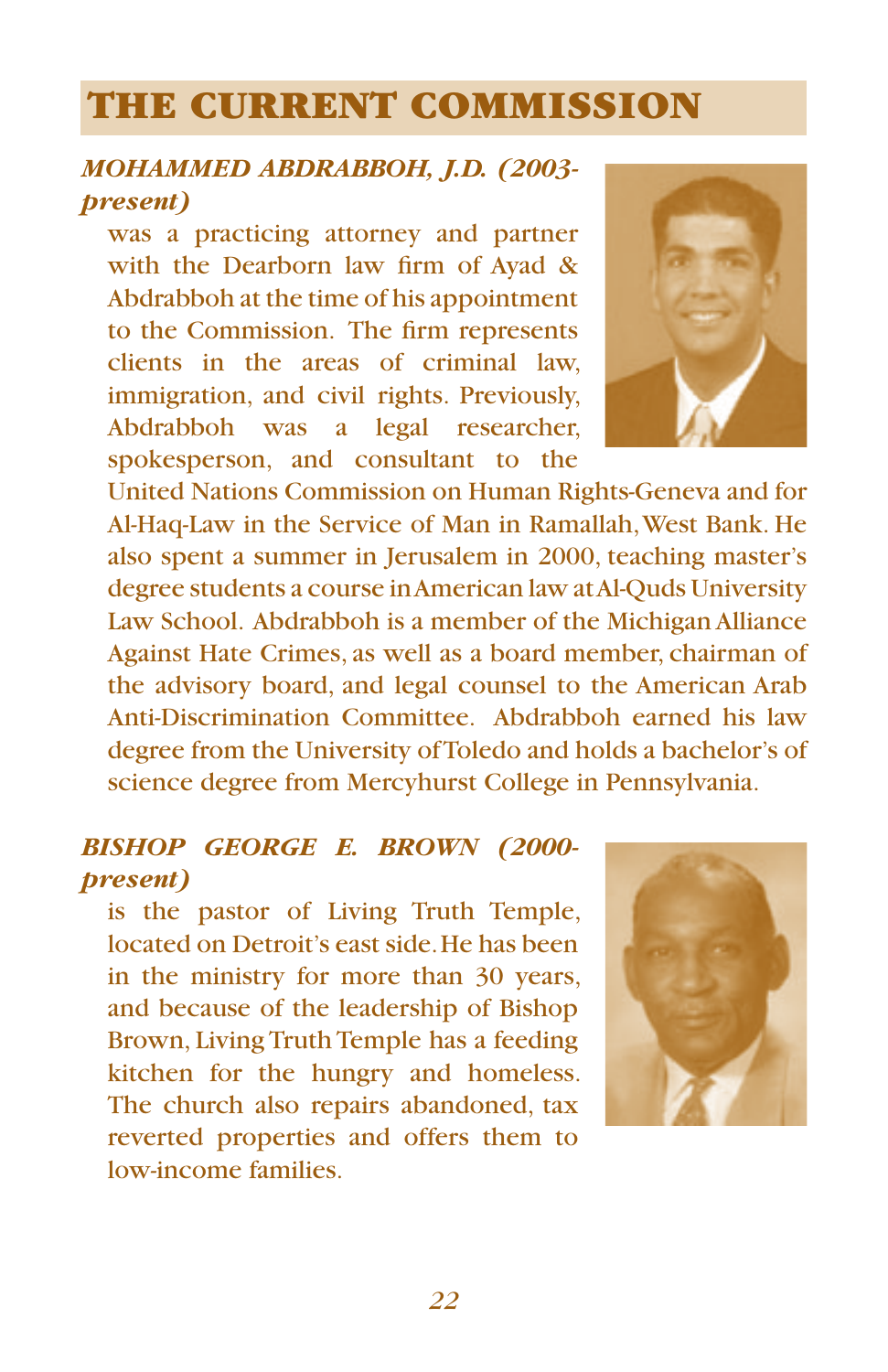# *ALBERT CALILLE, J.D. (1998 - present)*

the Commission's vice-chair, is legal counsel for Ameritech. He is a 1976 graduate of the University of Michigan Law School and a 1973 graduate of Michigan State University. His professional affiliations include the Michigan Bar Association, the Detroit Bar Association, and the American Bar Association. He has taught legal courses at the Detroit



College of Law at Michigan State University, the University of Michigan-Dearborn and Madonna University. He is a hearing panel member for the Attorney Disciplinary Board and a mediator for the Wayne County Circuit Court. He frequently lectures on employment law issues and has authored several legal publications. In 2001 he was named Lawyer of the Year by the Michigan Lawyers Weekly.

# *DR. TARUN K. SHARMA (2001 present)*

is a gastroenterologist whose interest in human rights began in his native India. He grew up learning about the effects of colonialism, economic imperialism and racism from the writings of Tagore, Gandhi, Nehru, Azad, Hume and many others. He is a graduate of Indira Gandhi Medical College in Shimla, India. He



completed his internal medicine residency and fellowship at Sinai Hospital in Detroit. He has published several scholarly medical journals. His current interest is in human rights education at all academic levels.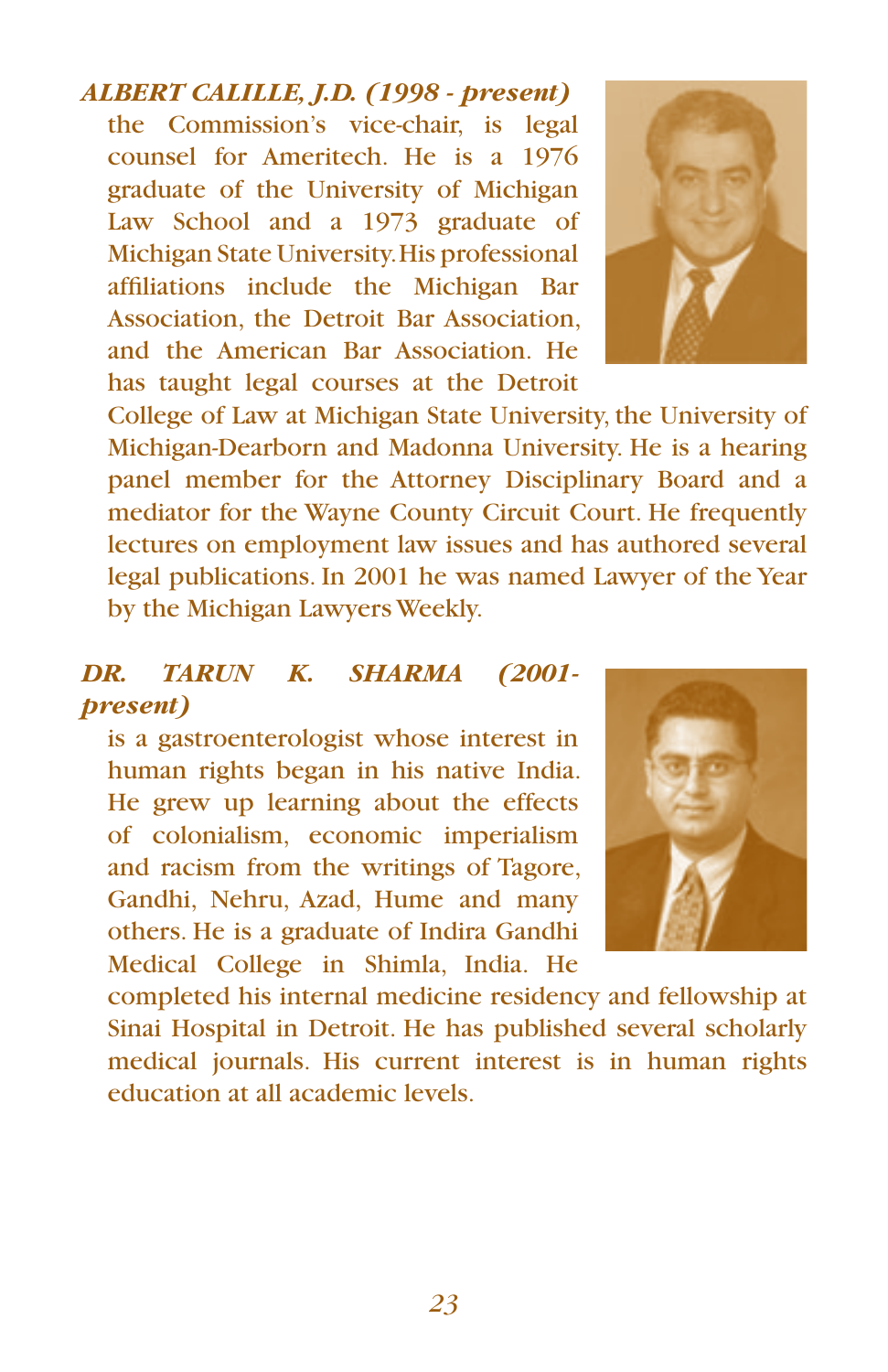# *VALERIE P. SIMMONS, J.D. (1998 present)*

a partner with the Grand Rapids law firm of Warner, Norcross and Judd, was appointed to serve on the Michigan Civil Rights Commission in 1998. She is the Commission's secretary. She has significant experience in civil rights litigation, having represented several corporations in discrimination lawsuits.



She is on the board of directors for the Grand Rapids Service Corps, Inc., Ronald McDonald House of Western Michigan, and Nurses Unlimited. In 2002 she won the prestigious Leadership Grand Rapids Distinguished Community Trustee award for her commitment and service to the Grand Rapids community.

### *GARY TORGOW, J.D. (1998-present)*

is the chair of the Commission and has served as a member of the Commission since his appointment by Governor Engler in June 1998. Mr. Torgow, a lawyer and businessman, has taken a keen interest in the redevelopment and renaissance of the city of Detroit. He currently serves as chair of the Detroit Economic Growth Corporation, is a member of the boards



of Detroit Renaissance, the Detroit Urban League, and is on the executive committee of the National Conference of Community and Justice. He is the president of Michigan's largest Jewish day school, the Yeshiva Beth Yehudah, and is on the board of directors of the Bank of Bloomfield Hills. Mr. Torgow and his wife of 23 years, Malke, are the proud parents of five children.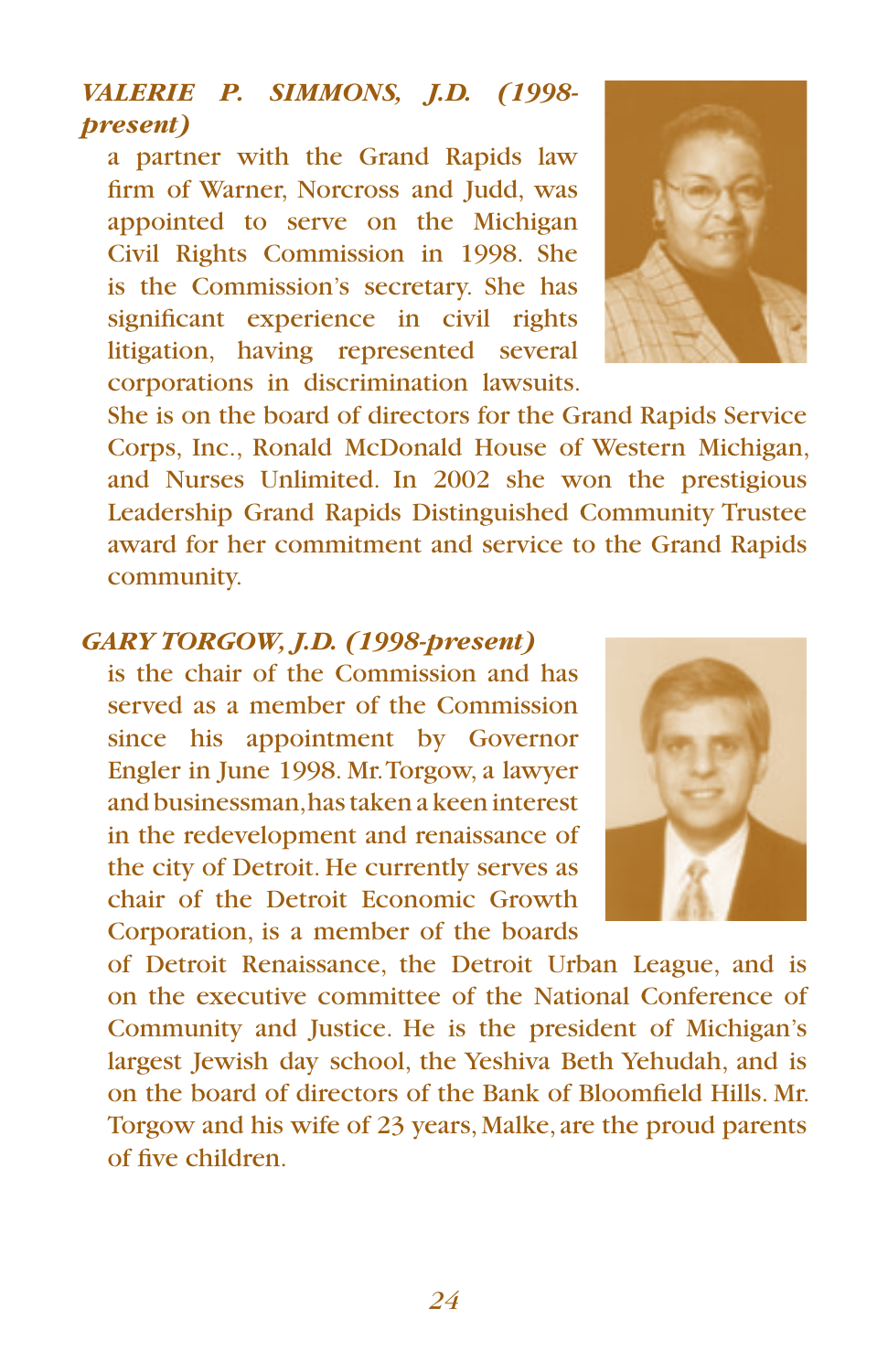# *MARGARET M. VAN HOUTEN, J.D. (2003-present)*

is a new member of the Michigan Civil Rights Commission. She is an attorney with the Detroit law firm of Evans & Luptak, PLC, where she specializes in commercial litigation, probate and estate planning. Ms. Van Houten previously served as a law clerk for Judge Brian K. Zahra in the Michigan Court of Appeals



and the Third Circuit Court, where she worked on numerous cases brought under the Elliott-Larsen Civil Rights Act. Ms. Van Houten is a lifelong resident of Dearborn Heights, where she serves on the city council and is active with the Kiwanis Club. She is the chair of the Wayne County Republican Committee, the Michigan Lawyers Chapter of the Federalist Society, the Catholic Lawyers Society and the Michigan and Dearborn Bar **Associations** 

# *FRANCISCO J. VILLARRUEL, J.D. (1994 present)*

a Detroit lawyer, was elected Commission chair in 2000, a position he held until May 2002. He is now the Commission treasurer. His professional affiliations include the State Bar of Michigan, American Bar Association, Association of Trial Lawyers of America, Latin American Bar Activities Section of the State Bar of



Michigan, Hispanic Bar Association, National Association of Criminal Defense Attorneys, and Criminal Defense Attorneys of Michigan.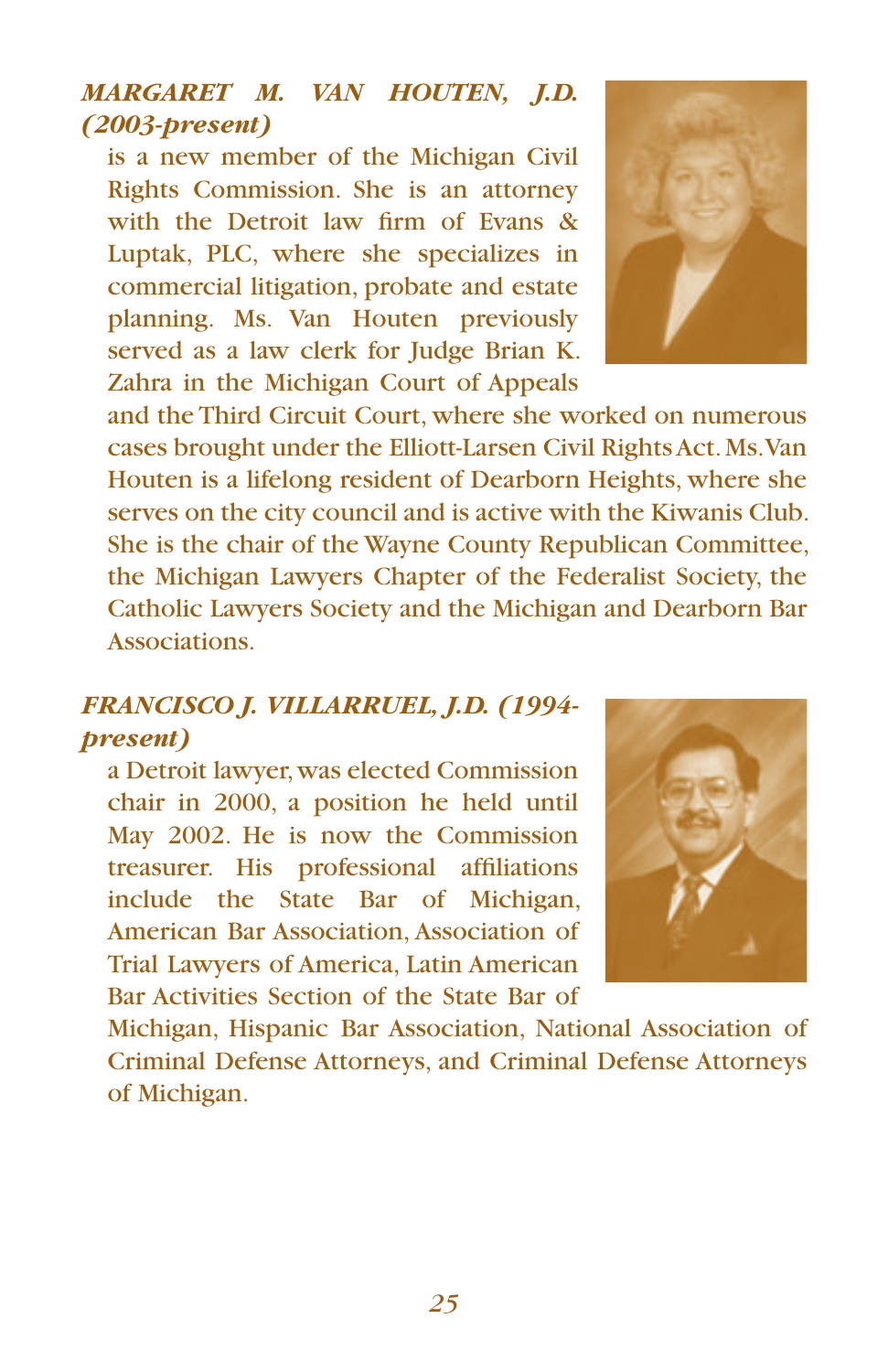# **Michigan Department of Civil Rights - Directors Through 2003**

Burton I. Gordin (1964-1970) Dr. Milton Robinson (1970-1972) James H. Blair (1972-1975) Ruth Rasmussen (1975-1982) Dr. Ronald L. Quincy (1982-1985) John Roy Castillo (1985-1993) Dr. Nanette Lee Reynolds (1993-present)